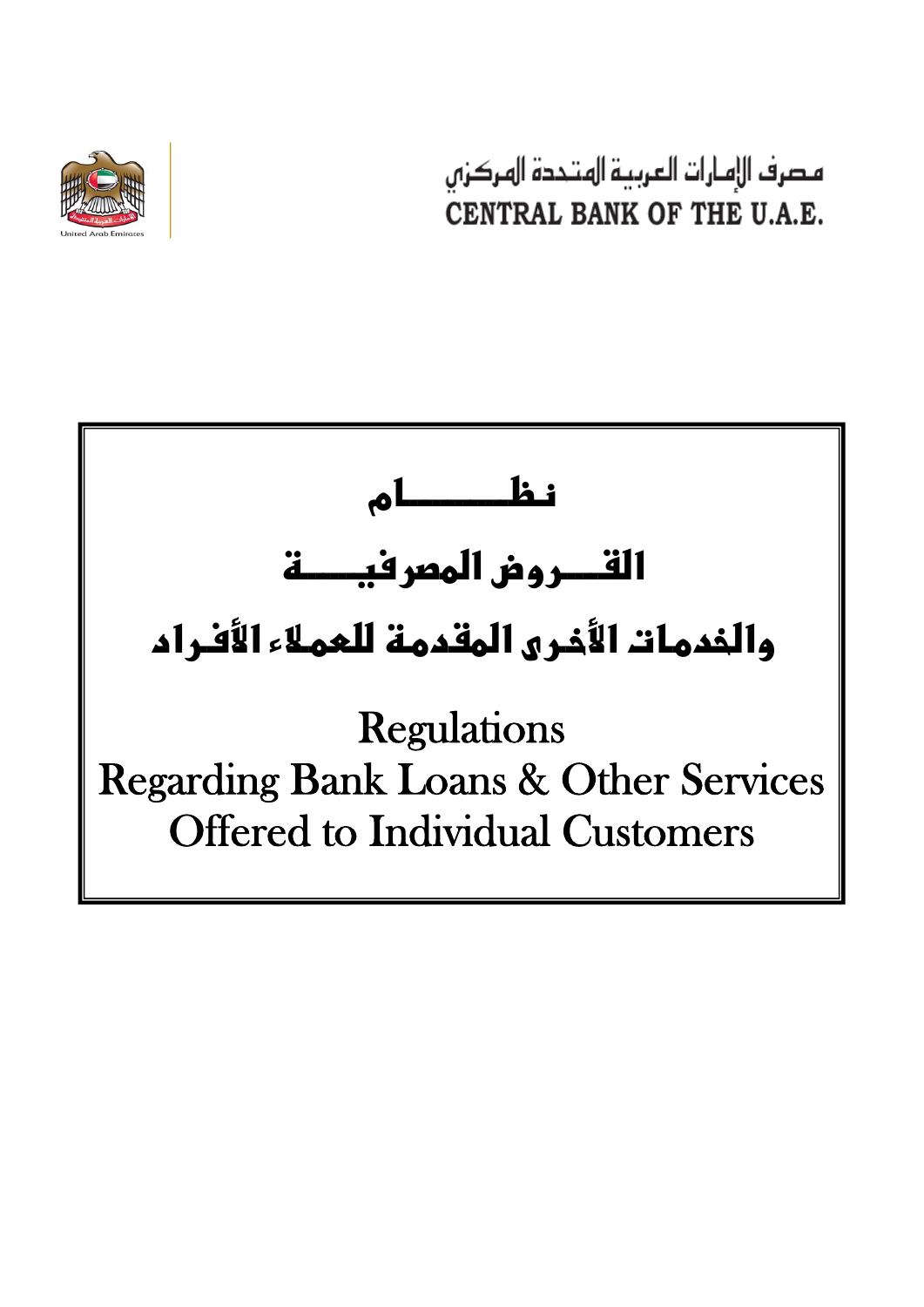**المحتويــــــــــات** 

|                  | Subject                                                                                                                   | صفحة | الموضــــــوع                                                                                 |
|------------------|---------------------------------------------------------------------------------------------------------------------------|------|-----------------------------------------------------------------------------------------------|
|                  |                                                                                                                           | Page |                                                                                               |
| Introduction     |                                                                                                                           | 3    |                                                                                               |
| Objective        |                                                                                                                           | 3    |                                                                                               |
| Article (1):     | Definitions                                                                                                               | 3    | المسادة (1) : تعريفات                                                                         |
| Article (2):     | Personal Loan                                                                                                             | 4    | المادة (2) : القرض الشخصي                                                                     |
| Article (3):     | Car Loan                                                                                                                  | 5    | المادة (3) : قرض السيارة                                                                      |
| Article (4):     | <b>Overdraft Facilities</b>                                                                                               | 6    | المصادة (4) : تسهيلات السحب على المكتَّنوف                                                    |
| Article (5):     | <b>Credit Cards</b>                                                                                                       | 6    | المسادة (5) : تسهيلات بطاقات الائتمان                                                         |
| Article (6):     | Interest                                                                                                                  | 7    | المسادة (6) : الفائـــــــــــــدة                                                            |
| Article (7):     | <b>Repayment Installments</b>                                                                                             | 8    | المعادة (7) : أقساط السداد                                                                    |
| Article (8):     | Army Personnel Loans                                                                                                      | 9    | المصادة (8) : قروض منتسبي القوات المسلحة                                                      |
| Article (9):     | Bank Accounts & Related<br>Commissions, Fees<br>and Deductions                                                            | 9    | المصادة (9) : الحسابات المصر فية والعمولات<br>والرسوم والاستقطاعات<br>المتعلقة بها            |
|                  | <b>Article (10):</b> Personal Banking Services $\&$<br>Fees and Commissions<br>Charged on them                            | 10   | المادة (10) : الخدمات المصر فية الشخصية<br>والعمولات والرسوم عليها                            |
| Article (11):    | Interest Rates,<br><b>Commissions and Banking</b><br>Service Charges                                                      | 11   | ا <b>لمادة (11) :</b> أسعار الفائدة وعمولات ورسوم<br>الخدمات المصر فبة                        |
| Article (12):    | Conditions for Opening of<br>Accounts, Providing of Credit<br>Cards and Granting Loans &<br><b>Bank Facilities</b>        | 11   | المعادة (12) : شروط فتح الحسابات وتقديم<br>بطاقات الائتمان ومنح القروض<br>والتسهيلات المصرفية |
| Article (13):    | <b>Shariaah Compliant Banking</b><br>Services                                                                             | 12   | المعادة (13) : الخدمات المصرفية المقدمة وفقاً<br>لمبادئ الشريعة الإسلامية                     |
| Article (14):    | Violations to the Provisions of<br>these Regulations                                                                      | 12   | المادة (14) : مخالفة أحكام هذا النظام                                                         |
| Article $(15)$ : | <b>General Provisions</b>                                                                                                 | 13   | المعادة (15) : أحكام عامة                                                                     |
| Article $(16)$ : | The Provisions of these<br>Regulations are Not Applicable<br>to Wholesale Commercial<br><b>Banks and Investment Banks</b> | 13   | المعادة (16) : أحكام هذا النظام لا تنطبق على<br>بنوك الأعمال وبنوك الاستثمار                  |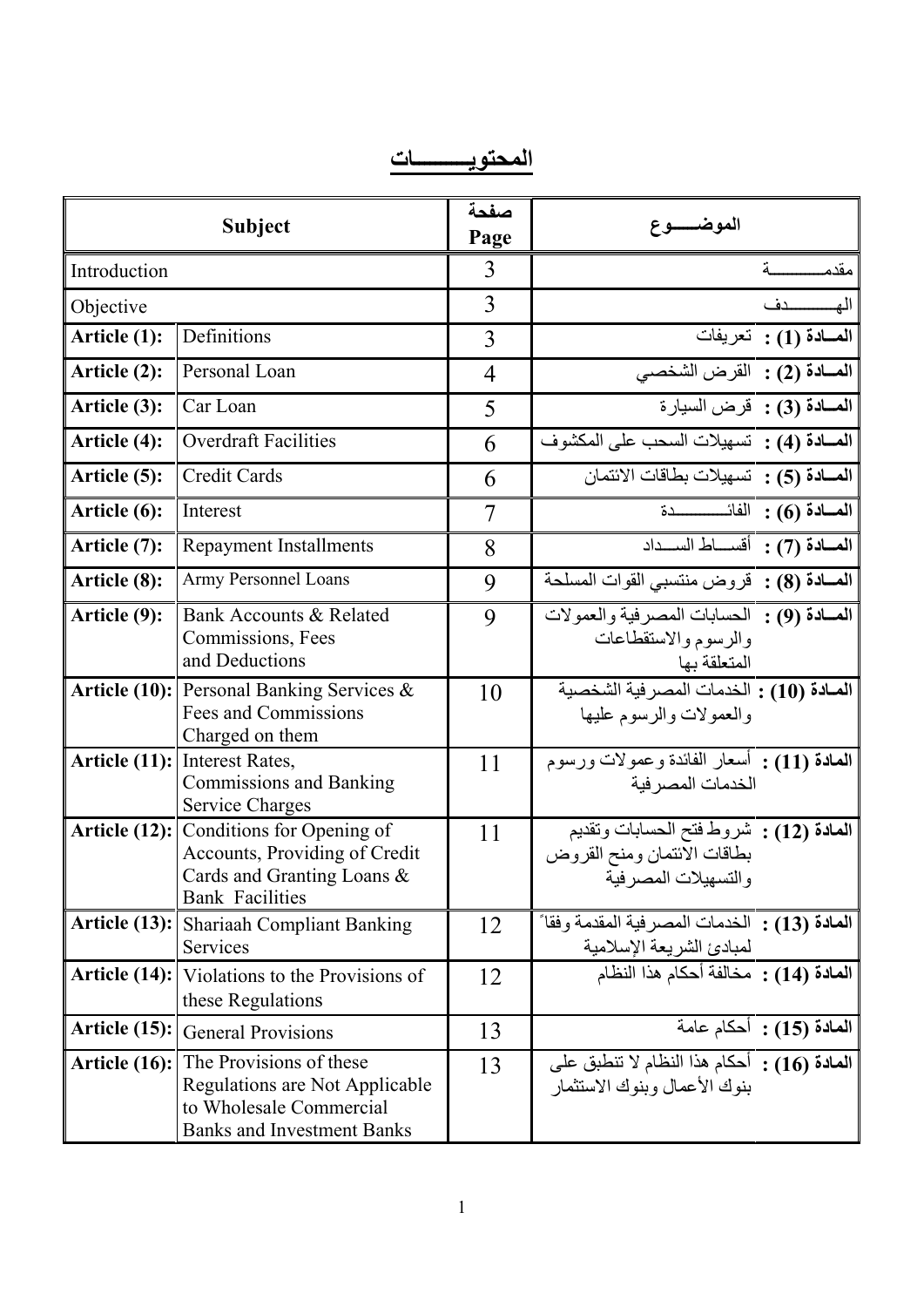|                                  | <b>Subject</b>                                                                                         | صفحة<br>Page | الموضيوع                                                             |
|----------------------------------|--------------------------------------------------------------------------------------------------------|--------------|----------------------------------------------------------------------|
|                                  | <b>Article (17):</b> Responsibilities of the<br>Banking Supervision &<br><b>Examination Department</b> | 13           | ا <b>لمادة (1</b> 7) : مسؤولية دائرة الرقابة والتفتيش<br>على المصارف |
|                                  | <b>Article (18):</b> Cancellation of the Previous<br>Circular on the Subject                           | 13           | المعادة (18) : إلغاء التعميم السابق                                  |
|                                  | <b>Article (19):</b> Interpretation of these<br><b>Regulations</b>                                     | 14           | ا <b>لمادة (19) :</b> تفسير الأحكام                                  |
|                                  | <b>Article (20):</b> Currently Outstanding Personal<br>Loans                                           | 14           | المادة (20) : القروض الشخصية القائمة حالياً                          |
| <b>Article (21):</b> Publication |                                                                                                        | 14           | ا <b>لمادة (21) :</b> نشر النظام                                     |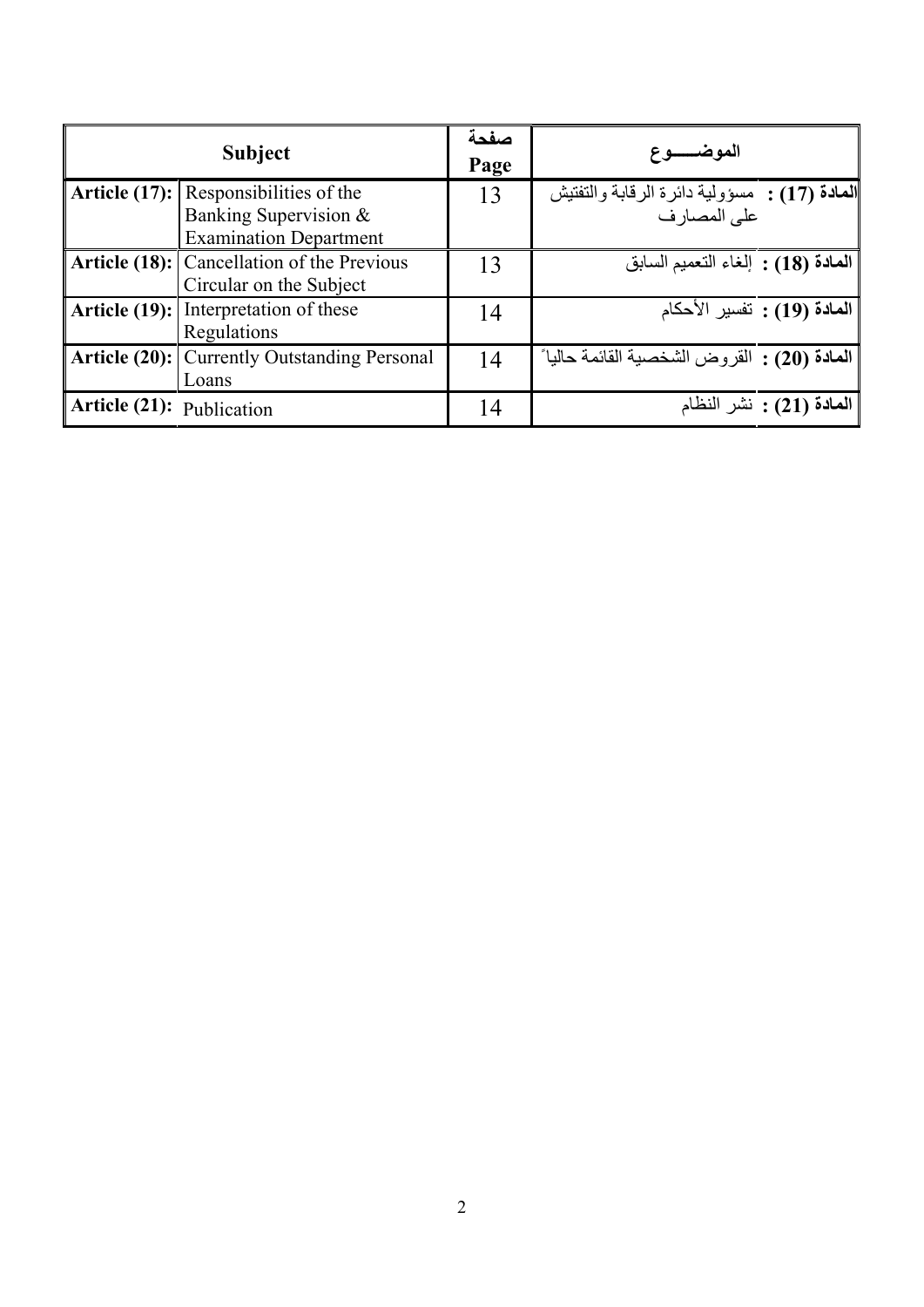## **Regulations Regarding Bank Loans & Services Offered to Individual Customers**

**Regulations No.: 29/2011** 

**Date: 23/02/2011** 

#### **To: All Banks and Finance Companies**

### **Subject: Regulations Regarding Bank Loans & Services Offered to Individual Customers**

# **مقدمــــــة Introduction**

Following review of reports on loans and other services offered to individual customers, and banks' responses to the questionnaire previously sent, titled "Personal Consumer Loans", and pursuant to provisions of article nos. (5), (18), (94) and (96) of Union Law No (10) of 1980, Regarding the Central Bank, the Monetary System & Organization of Banking, the Central Bank has decided that all banks must abide by the provisions of these regulations, at all times.

The objective of these regulations is to determine the relationship between banks (conventional and Islamic) and finance companies on the one hand, and their individual customers on the other, in a more transparent manner, so as to boost confidence in banks and finance companies and enhance credibility of the banking system.

# **Article (1) Definitions**

**a) Bank Transfer:** Transferring funds electronically from one account to another, whether inside the UAE or to an account abroad.

**b) Bank's Cheque:** A manager's cheque, or a cheque where the bank is the drawer and the beneficiary is an individual, an establishment, a commercial company or a government institution, inside or outside the UAE.

**نظـــــام القروض المصرفية والخدمات الأخرى المقدمة للعملاء الأفراد** 

**نظام رقم :** 2011/29

**التاريخ :** 2011/02/23

**إلى : آافة البنوك وشرآات التمويل** 

**الموضوع : نظام القــــروض المصرفيــــة والخدمــــات الأخرى المقدمة للعملاء الأفراد**.

بعد الاطلاع على تقارير القروض والخدمات الأخرى .<br>المقدمـة للعمــلاء الأفـراد ، وعلــى ردود البنــوك علــى الاستبيان الذي سبق وأن أرسل تحت عنـوان " القروض الشخصية الاستهلاآية " ، وعملاً بالمواد (5) ، (18) ، (94) و (96) من القانون الاتحادي رقيم (10) لسنة 1980 فـي شـأن المـصرف المركـزي والنظَـام النقـدي وتنظيم المهنة المصرفية ، قرر المصرف المركزي أن علـى كافـة البنـوك وشر كات التمويـل التقيـد بأحكـام هـذا النظام في جميع الأوقات.

### **Objective الهــــــــــدف**

هدف هذا النظام هو تحديد العلاقـة بـين البنـوك (التقليديـة والإسـلامية) وشْير كات التمويـل مين ناحيـة، و عملائهـم الأفر اد من ناحيـة أخـرى، علـى نحـو أكثـر شفافية بمـا يعز ز الثقة في البنوك وشركات التمويل ويدعم مصداقية النظام المصرفي .

## **المادة (1) تعريفــــــــــــات**

**أ) التحويـل المـصرفي** : تحويـل الأمـوال إلكترونيـاً مـن حساب إلى آخر سواءً داخل الدولة أو إلى حساب خارج الدولة .

**ب) الشيك المѧصرفي** : شѧيك المѧدير أو الѧشيك الѧذي يكѧون فيه الساحب هو البنك والمستفيد هو شخص فرد أو مؤسسة أو شركــة تجاريــة أو مؤسـسة حكوميــة داخـل أو خــارج الدولة .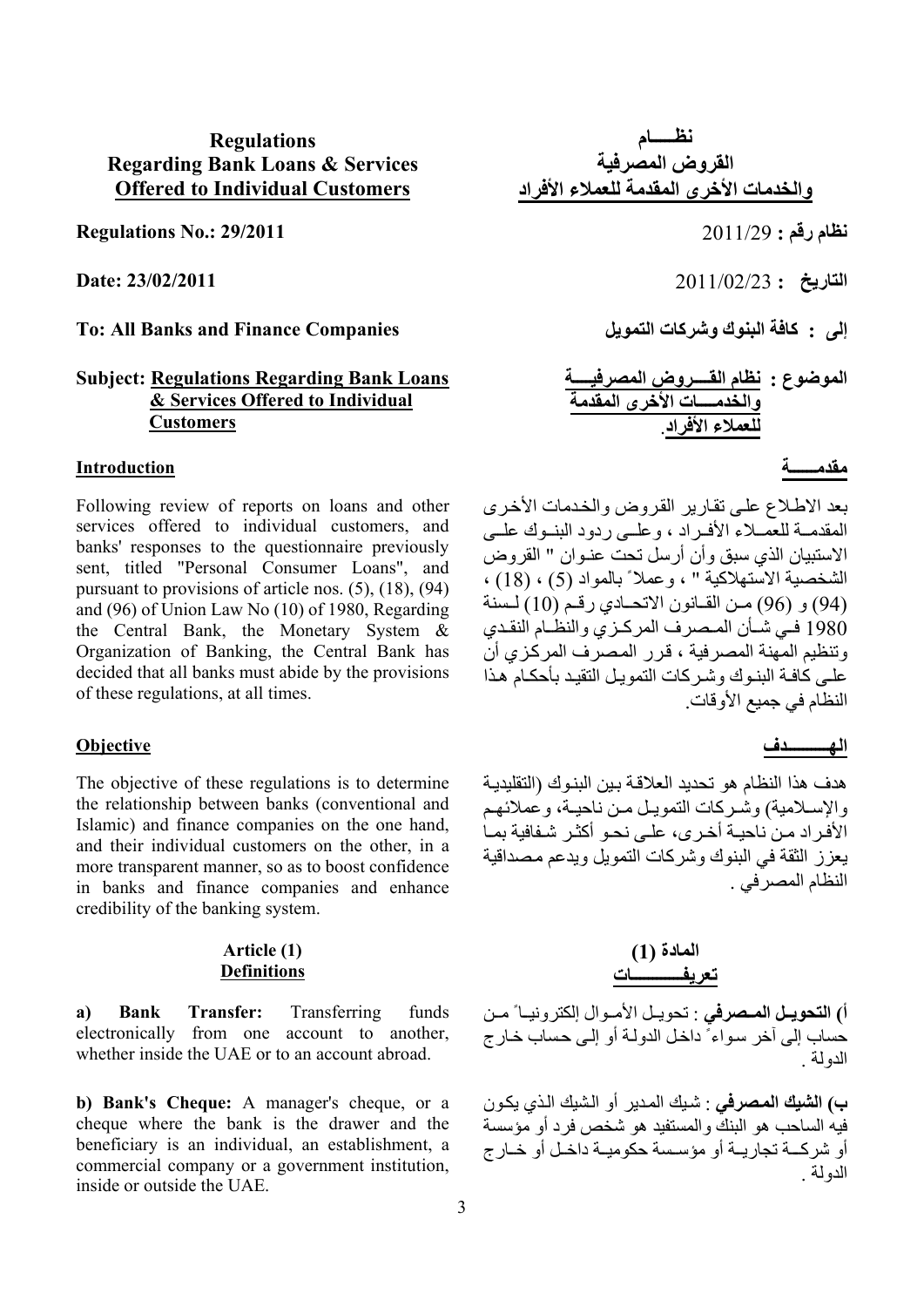**c) Bank Guarantees:** Guarantees issued by banks on behalf of their customers (including retail customers), which are usually payable upon first demand by the beneficiary.

**d) Debit Cards:** Cards similar to credit cards, except that purchases and withdrawals charged to it are immediately deductible from the account.

**e) Prepaid Cards:** Cards filled with value, where purchases and withdrawals are deducted from the stored value until depleted (or fully exhausted**).** 

**f) Top-Up Loan:** An additional loan obtained by the borrower from the lending bank or finance company, prior to full repayment of the outstanding loan.

**g) Commissions:** Rates charged against particular banking services rendered by banks.

**h) Fees:** Rates charged against particular banking services, commitments or obligations.

**i) Deductions:** deductions or debits to bank accounts against banking services.

**j) Deductible Charges:** Charges to accounts against banking services.

### **Article (2) Personal Loan**

**a) Personal Loan:** Is "a loan that is given to individual customers, where repayments are made out of salary and end of service indemnity and/or any other verifiable regular income from a welldefined source".

**b) Personal Loan's Limit:** Amount of the personal consumer loan has been set at (20) twenty times the salary or the total income of the borrower, and banks and finance companies must make sure that this limit is not exceeded.

**c) Repayment Period:** The repayment period for this loan must not exceed (48) months.

جـ) ا**لكفالات المصرفية** : هـى الكفالات التـي تـصدر ها البنوك نيابة عن عملائها (وتشمّل عملائها الأفّراد) وهي عادة ما تكون قابلة للسداد عند أول طلب من قبل المستفيد .

**د) بطاقѧات الخѧصم** : هѧـي بطاقـــѧـات شبيهـــѧـة ببطاقѧـات الائتمـان إلا أن المشتريات والسحوبات التـي تحمل عليهـا تخصم مباشرة من الحساب.

**هـ) البطاقات الذآية** : هي بطاقات تعبئ بالقيمة ويتم خѧصم المشتريات أو السحوبات من القيمة المعبئة فيها حتى النفاذ (أو الاستنضاب).

و**) القرض التكميلي** : هو القرض الإضـافي الذي يحصل عليـه المقتـر ض مـن البنـك المقـر ض أو شَـر كة التمويـل المقرضة قبل سداد قيمة القرض القائم بالكامل .

ز) العمـولات : (Commissions) مـا يفرض مـن سـعر مقابل الخدمات المصرفية التي تقدمها البنوك .

ح) ا**لرسو**م : (Fees) ما يفرض من سعر مقابل خدمات مصرفيـة محددة أو تعهدات أو التزامات معينة .

**ط) الاستقطاعات** : (Deductions (ما يقتطع (أو يخصم) من مبالغ من الحسابات مقابل خدمات مصرفية .

**ي) التحميلات** : (Deductible Charges) ما يحمل على الحسابات مقابل خدمات مصرفية .

# **المادة (2) القرض الشخصي**

.<br>**أ) القرض الشخصي** : هو " القرض الذي يمنح للعميل الْفر د ويتم سداده من الر اتب أو مستحقات نهايـة الخدمـة و/أو أي دخـل منـتظم آخـر مـن مـصدر معـروف يمكـن التحقق منه ''

**ب) حد القѧرض الشخѧصي** : حѧدد مبلѧغ القѧرض الشخѧصي بمـا لا يزيد عن (20) عشرين ضعف الراتب أو الـدخل الإجمـالي للـشخص المقتـر ض ، و علـي البنـوك وشـر كات التمويل التأآد باستمرار من عدم تجاوز هذا الحد .

ج**ـ) مدة السداد** : تكون مدة سداد هذا القرض بحد أقصى 48 شهراً .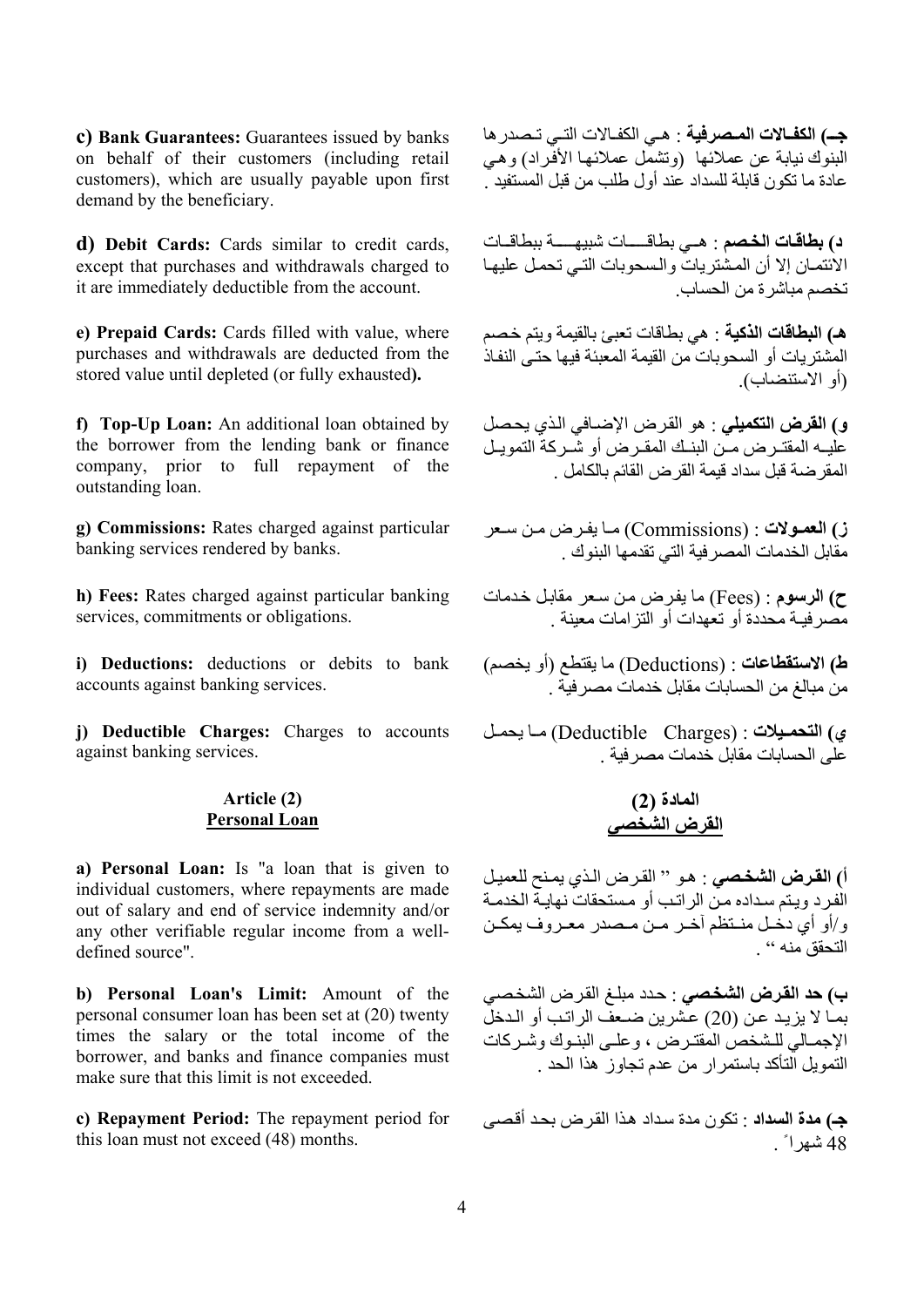**d)** In order to ensure that the monthly installments deducted for repayment of this loan and resulting interest are kept in a reasonable proportion to the customer's income, the deductions from his salary and/ or regular income must not exceed the limits specified under Article (7) of these Regulations.

**e)** Loans extended to sole proprietorship firms and companies, secured by salary of the owner or salaries of the partners shall be treated the same way this loan is treated, and shall be subject to the same terms and conditions.

**f)** This loan shall be extended as per an application by the customer to be approved by the bank or the finance company, and it should be drafted in the manner set out in Article (12) hereof.

# **Article (3) Car Loan**

**a) Car Loan:** Is a loan extended by the bank or the finance company to its customer for the purpose of purchasing a private car.

**b)** Car loan shall be treated as separate from the personal consumer loan, and should not exceed (80%) eighty percent of the value of the financed vehicle.

**c) Repayment Period:** The maximum period for repayment of the loan shall be (60) months.

**d) Security:** This loan should be secured by a . السيارة برهن القرض هذا ويضمن : **الضمان) د** mortgage over the car.

**e)** Car loans extended to sole proprietorship firms and companies, secured by salary of the owner or salaries of the partners shall be treated the same way this loan is treated, and shall be subject to the same terms and conditions.

**f)** This loan shall be extended as per an application by the customer and approved by the bank or the finance company, and it should be drafted in the manner set out in Article (12) of these Regulations.

**د) ولكبي تكون الأقساط الـشهرية المقتطعـة لـسداد هـذا** القرض والفوائد المترتبـة عليـه متناسبة بشكل أفضل مـع دخل العميل، يجب أن لا يزيد ما يقتطع من راتبه أو دخله المنتظم عن ما هو محدد في المادة (7).

**هـ)** تعامل القروض المقدمة للمؤسسات الفردية والѧشرآات والْمضمونة براتب المالك أو برواتب الشركاء معاملة هذا القرض وتنطبق عليها نفس الشروط والأحكام .

و) يمنح هذا القرض بموجب طلب يقدمه العميل ويوافق عليه البنك أو شركة التمويل وتكون صبغته وفقاً لما هو محدد في المادة (12) من هذا النظام .

**المادة (3) قرض السيارة**

أ**) قرض السيارة** : هو القرض الذي يقدمه البنك أو شركة التمويل لعميله لغرض شراء سيارة خاصة .

**ب) يع**امل قرض السيارة باعتباره منفصلا عن القرض الشخصي، ولا تتجاوز قيمته (80%) ثمـانون فـي المائـة من قيمة السـيارة الممولة.

**جـ) مدة السداد** : تكـون مدة سѧداد القѧرض القѧصوى (60) شهراً .

هــ) تعامل قروض الـسيارة المقدمـة للمؤسسات الفرديـة والشركات والمضمونة براتب المالك أو بر واتب الشركاء معاملة هذا القرض وتنطبق عليها نفس الشروط والأحكام.

**وِ ) يمنح هذا القر ض بموجب طلب يقدمـه العميل ويوافق** عليه البِّنك أو شركة التمويل وتكون صبغته وفقا ً لما هو محدد في المادة (12) من هذا النظام.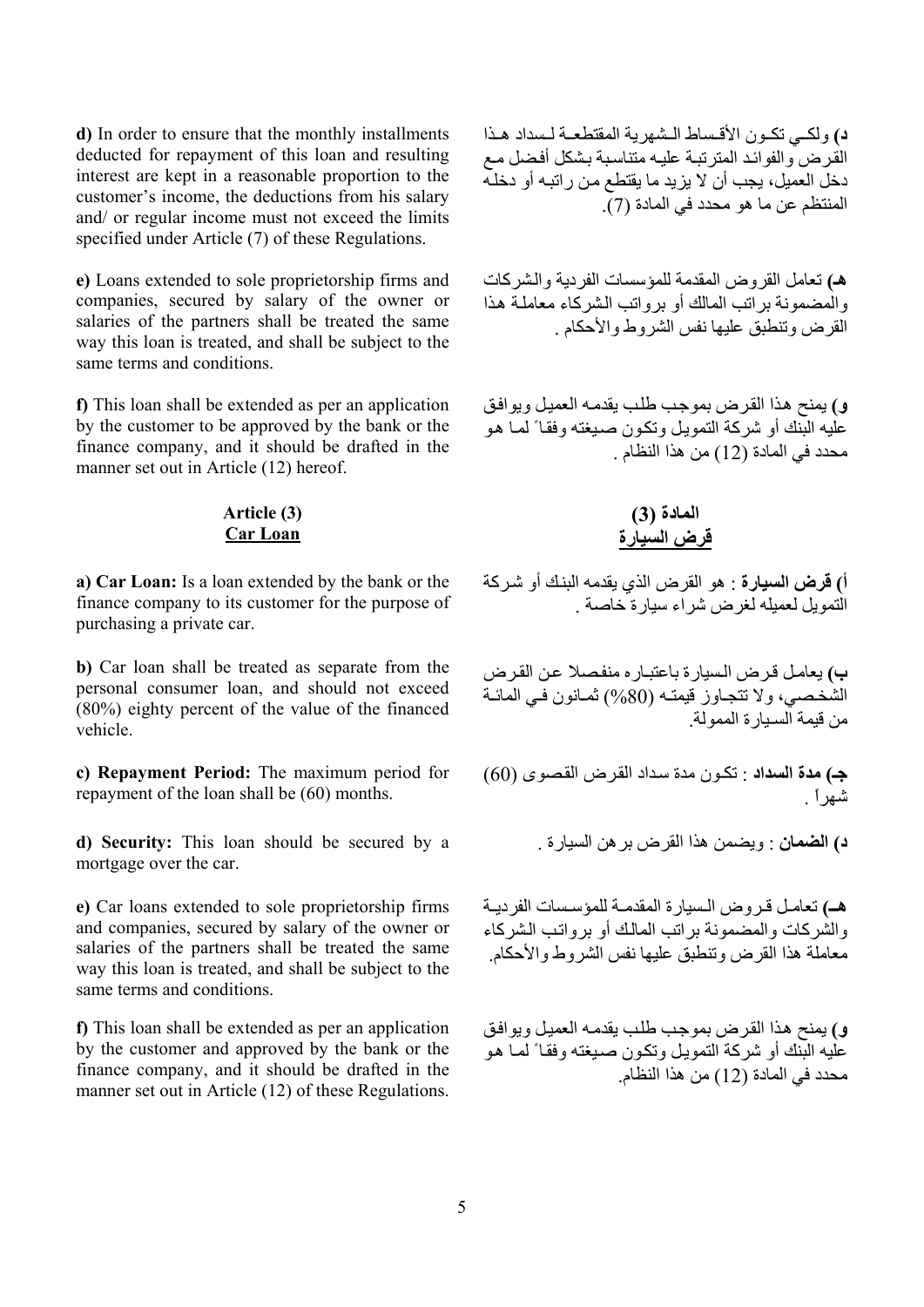# **Article (4) Overdraft Facilities**

**a) Overdrafts:** Are "facilities linked to customers accounts, and are provided by banks for payment on their behalf, in advance. This usually results in a negative balance in the customers' accounts, which would require deposit of funds to cover that balance plus resulting interest and deductions".

**b)** Overdraft facilities extended to sole proprietorship firms and companies, secured by salary of the owner or salaries of the partners shall be treated the same way these facilities are treated, and shall be subject to the same terms and conditions

**c)** To obtain such facilities, there should be prearrangements between the customer and the bank. The customer must submit his application, which shows the purpose of the facilities, the expected repayment period and the sources of repayment, in accordance with the form set out in Article (12) of these Regulations.

# **Article (5) Credit Cards**

**a) Credit Cards:** Are "Plastic cards linked to an electronic network, containing details and credit limit of the card holder. Value of a customer's purchases and cash withdrawals are paid on his behalf by the issuing bank or the finance company, and the customer pays the value at the beginning of the month following the transactions' month, or by installments as per agreement with the issuing bank or finance company, after end of the period allowed for full payment of the balance.

 **b)** Credit cards shall be issued to customers of the bank or the finance company, and may be issued to non-customers, in which case customer statistical data, as residents or non-residents, must be recorded separately.

 **c)** Banks and finance companies issuing such cards must abide by the following:

**1.** Provide these cards to persons whose annual income equal or exceeds AED 60,000.

**المادة (4) تسهيلات السحب على المكشوف**

**أ) الـسحب علـي المكـشوف** : هـي " تـسهيلات مرتبطـة بحسابات عمـلاء البنوك وتوفر هـا البنوك لعملائها للسداد مقدماً نيابةً عنهم ، وهذا عادة ما يخلق رصيد سالب في حسابات العملاء يتطلب إيداع أموال لتغطية ذلك الرصيد والفوائد والاستقطاعات المترتبة " .

ب) تعامل تـسهيلات الـسحب علـي المكـشوف المقدمـة للمؤسسات الفردية والشركات والمصمونة براتب المالك أو بر واتب الشركاء معاملة هذه التسهيلات وتنطبق عليها نفس الشروط والأحكام.

جـ) للحصول على هذه التسهيلات يجب أن يكون هناك ترتيب مسبق بين العميل والبنك ويقدم الطلب الخاص به الذي يوضح الغرض من التسهيل ومدة السداد المتوقعة ومصادر السداد ، وفقاً للصيغة المذكورة في المادة (12) من هذا النظام .

# **المادة (5) تسهيـــلات بطاقـــات الائتمان**

أ**) بطاقـات الائتمـان** : هي البطاقـات البلاستيكية المرتبطـة بهشبكة إلكترونيــة بهـا تفاصــيل حامـل البطاقــة وحـدوده الائتمانيـة ، وتـدفع قيمـة المـشتريات والـسحوبات النقديـة المتعلقة ببطاقة الاَئتمان نيابة عنـه من قبل البنك أو شر كة التمويل المصدرة للبطاقة ، ثم يسدد العميل حامل البطاقة القيمـة المسددة نيابـة عنـه فـي بدايـة الشهر الذي يلـي شـهر هذه المعاملات أو تقسط القيمة المسددة حسب الاتفاق مـع البنك أو شركة التمويل المصدرة للبطاقة ، بعد نهاية الفترة المسموح فيها بالسداد الكامل للرصيد .

**ب)** تمنح بطاقات الائتمان لعملاء البنك أو شرآة التمويل ، ويمكن أن تمنح لغير العملاء وفي تلك الحالـة يجب أن تسجل إحصاءات العملاء كمقيمين أو غير مقيمين بشكلٍ منفصل .

جه) علمى البنـوك وشـركات التمويـل المصـدرة لهـذه البطاقات مراعاة ما يلي :

1. منح هذه البطاقات للأشخاص الذين يعادل دخلهم أو يزيد عن 60.000 درهم في السنة ، و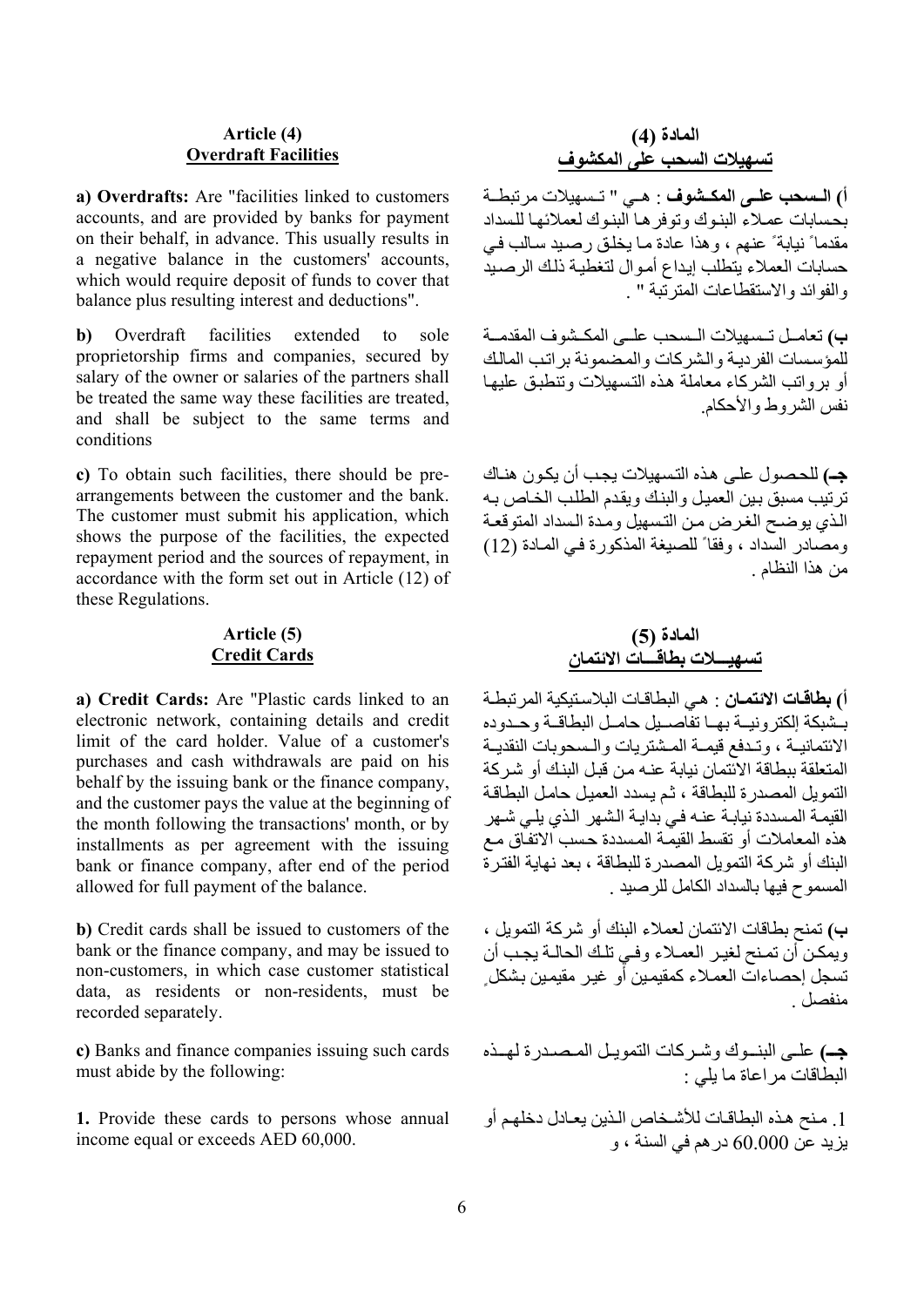**2.** These cards may be provided against a pledged deposit of value not less than AED 60,000.

**d)** Banks or finance companies should provide their credit card customers with a monthly statement of expenses, showing values of purchases and cash withdrawals, and they should immediately investigate if a customer challenges any expense item.

**e)** Credit card facilities for the unpaid balances of these cards provided to sole proprietorship firms and companies and secured by salary of the owner or salaries of the partners shall be treated the same way these facilities are treated, and shall be subject to the same terms and conditions.

**f)** Provisions of the agreement for providing credit cards, signed by the customer, should be in accordance with the form set forth in Article (12) of these Regulations.

**Article (6) Interest**

### **Computation of Interest الفائدة احتساب**

**a)** Each bank or finance company must calculate the interest rate charged for the loans mentioned under article nos. (2) and (3) and overdraft facilities (Article- 4 in case of banks only) as well as unpaid credit card balances (Article -5), in accordance with the following formula:

#### **Interest Amount =**

Principal **X** interest rate **X** loan period (in months) +1 2 X 100 X 12

**b)** All banks and finance companies must declare their respective interest rates on loans, overdraft balances (In case of banks only), and balances due for credit cards within the table. The rate shall be determined on basis of the reducing balance of the loan on annual basis and included in the display board mentioned in Article (11) of these Regulations.

**c)** "Interest Amount" on loans and overdraft balances shall be determined on basis of the formula mentioned under (a) above.

**.2** يمكن منح هذه البطاقات مقابل وديعة مجيѧرة بمبلѧغ لا يقل عن 60.000 درهم .

**د) علي البنك أو شركة التمويل تزويد عمـلاء بطاقـات** الائتمان لديهم بكشف شهري تѧسجل بѧه قيمѧة المѧشتريات والسحوبات النقديـة ، وإذا احتج العميل علمي أي بند في الكشف فعلى البنك أو شر كة التمويل التحقّق من ذلكً فورا.ً

هــ) تعامـل تـسهيلات بطاقـات الائتمـان للأرصـدة غيـر المــْسددة لهــذه البطاقــات المقدمــة للمؤســسات الفر ديـــة والشركات والمضمونة براتب المالك أو برواتب الشركاء معاملّة هـذه التـسهيلات وتنطبـق عليهـا نفس الـشروط والأحكام.

**و)** يجب أن تكون بنود اتفاقية منح بطاقѧة الائتمѧان الموقعѧة من قبل العميل معدة وفقاً للصيغة المذكورة في المادة (12) من هذا النظام.

**المادة (6) الفائــــدة**

أ**) يجب أن يحتسب كل بنك أو شر<sub>ر</sub>كة تمويل مبلـغ الفائدة** الذي يتقاضـاه عن القروض المذكورة فـي المـواد (2) و (3) وعلى تسهيلات السحب على المكشوف (المادة -4-في حالية البنيوك فقط) ، وكذلك علي أرصيدة بطاقيات الائتمان غير المسددة (المادة -5-) وفقا للمعادلة التالية:

 **مبلغ الفائدة = أصل القرض X سعر الفائدة X فترة القرض (بالأشهر) + 1 12 X 100 X 2** 

**ب)** على كافة البنوك وشر كات التمويل أن تعلن عن أسعار الفائدة على القروض وأرصدة السحب على المكشوف (في حالـة البنـوك فقط) والأرصـدة المستحقة لبطاقـات الائتمـان ضمن الجدول على أن يحدد السعر على الرصيد المتناقص من القرض على أساس سنوي ويدرج على اللوحة الوارد ذآرها في المادة (11) من هذا النظام .

جـ) على أساس المعادلة المذكورة في (أ) يتم تحديد "مبلغ الفائدة" على القروض وأرصدة السحب على المكشوف.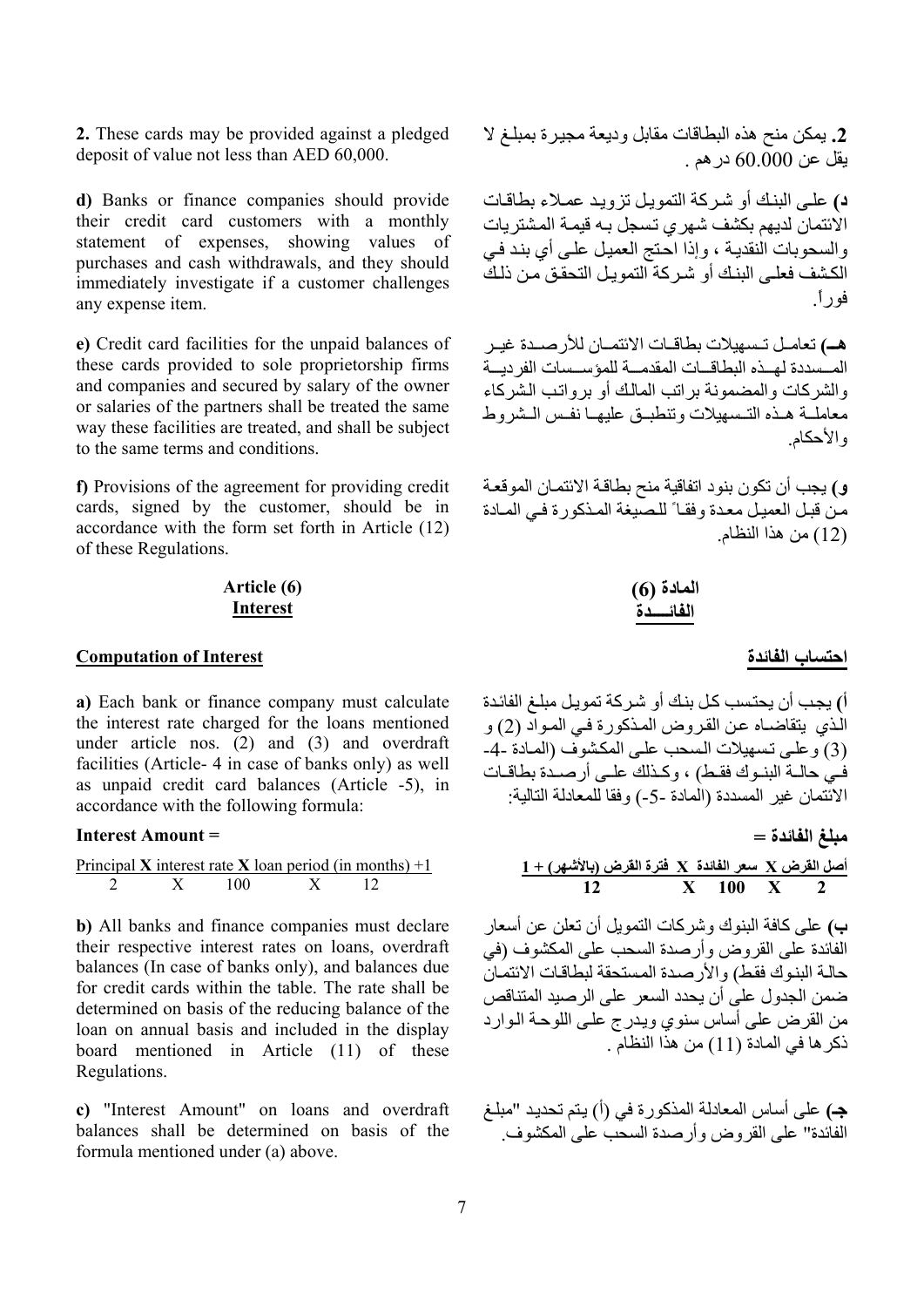**d)** Deduction of a ratio of the loan in advance, as the payable interest amount is prohibited, the formula mentioned under (a) above should be used to calculate the first interest amount, and then interest amount shall be calculated on the reducing balance of the loan by using the following simple equation:

### **Interest Amount =**

Loan balance at the begining of the month **×** Interest rate  $12 \times 100$ 

**e)** Banks and finance companies must arrive at the "Interest Amount" and deduct it from the agreed monthly installment, then use the net amount to reduce the loan balance and reach "the new balance of the loan at the beginning of the month" which would, in turn, be used in the calculation process at the end of the following month.

**f)** With regard to calculation of interest amount on credit cards due balances, these shall only be calculated for the outstanding balance after the maturity date for its full payment; i.e., in the month following the month on which the purchases and withdrawals have occurred. Interest amount must then be calculated as per the equation mentioned under (a) above and in accordance with the rates declared on the display board mentioned under Article (11) of these Regulations.

**g)** A Bank or a finance company shall determine the penalty rate in the event of full or partial prepayment before maturity date, or in case of a top- up loan, however, a top- up loan, should not be granted unless the original loan was repaid, without default, for a period not less than one year, and in this case the rate shall be declared in the table mentioned in Annex-2

# **Article (7) Repayment Installments**

**a)** Deductions from salary or regular income of any borrower, for all types of loans extended by banks and finance companies together, including, but not necessarily restricted to, car and private housing loans, overdraft facilities, and credit cards faculties, must not exceed 50% fifty percent of his gross salary, and any regular income from a defined and specific source at any time.

**د)** يمنع استقطاع نѧسبة مѧن القѧرض مقѧدماً علѧى أنهѧا مبلѧغ الفائدة المستحقّ وإنما يتم استخدام المعادلة في (أ) أعلاه لاحتساب أول مبلغ فائدة ومن ثم يتم احتساب مبلغ الفائدة علـى الرصيد المتناقص من القرض باستخدام المعادلـة البسيطة التالية :

# **مبلغ الفائدة = رصيد القرض عند بداية الشهر × سعر الفائدة**   $100 \times 12$

**هـ)** على البنوك وشرآات التمويل أن تقوم باحتساب "مبلѧغ الفائدة" ثم تستقطعه من مبلغ القسط الشهري المتفق عليѧه ، ثم تستخدم المبلغ الصافي لخفض رصيد القرض والتوصل إلى " الرصيد الجديد للقرض عند بدايـة الشهر " ، الذي يـستـخدم بـدور ه فـي عمليـة الاحتـساب عنـد نهايـة الـشهر التالي .

و) بالنـسبة لعمليــة احتـساب مبلــغ الفائــدة علــي أرصــدة بطاقات الائتمـان المستحقة فهذه تحدد فقط علـى الرصـيد القائم بعد تـار يخ استحقاق سداده بالكامـل ، أي فـي الشهر التالي لشهر المشتريات والسحوبات المترتبة على استخدام البطاقة ، ويتم احتساب مبلغ الفائدة بموجب المعادلة في (أ) أعلاه ووفقاً للسعر المحدد على اللوحة الوارد ذكرها في المادة (11) من هذا النظام .

زِّ ) يحدد البنك أو شركة التمويل النسبة الجز ائيـة ف*ي* حالـة الْسداد الكامل أو الجزئي قبل تـاريخ استحقاق القرض أو في حالة منح قرض تكميلّي ، إلا أنـه لا يجوز ً منح قرض ت<br>تكميلي ما لم يكن قد تم سداد القرض الأصلي بانتظام لفترة لا تقل عن سنة ، وفي تلك الحالة يعلن عن النسبة على الجدول المذآور في الملحق رقم (2) .

### **المادة (7) أقساط السداد**

**أ)** يجب أن لا يزيد ما يقتطع من الراتب أو الدخل المنѧتظم لأي مقترض لكافــة القروض الممنوحـة من قبـل البنـوك وشَركات التمويل مجتمعة ، وعلى سبيل المثـال لا الحصر قر ض الـسبار ة و قر ض البيت الخـاص وكـذلك تـسهيلات السحب على المكشوف وتسهيلات بطاقات الائتمان عـن مـا نـسبته (50%) خمسين فـي المائـة مـن راتبـه الإجمـالي وأي دخل من مصدر معروف ومحدد ، في أي وقت من الأوقات .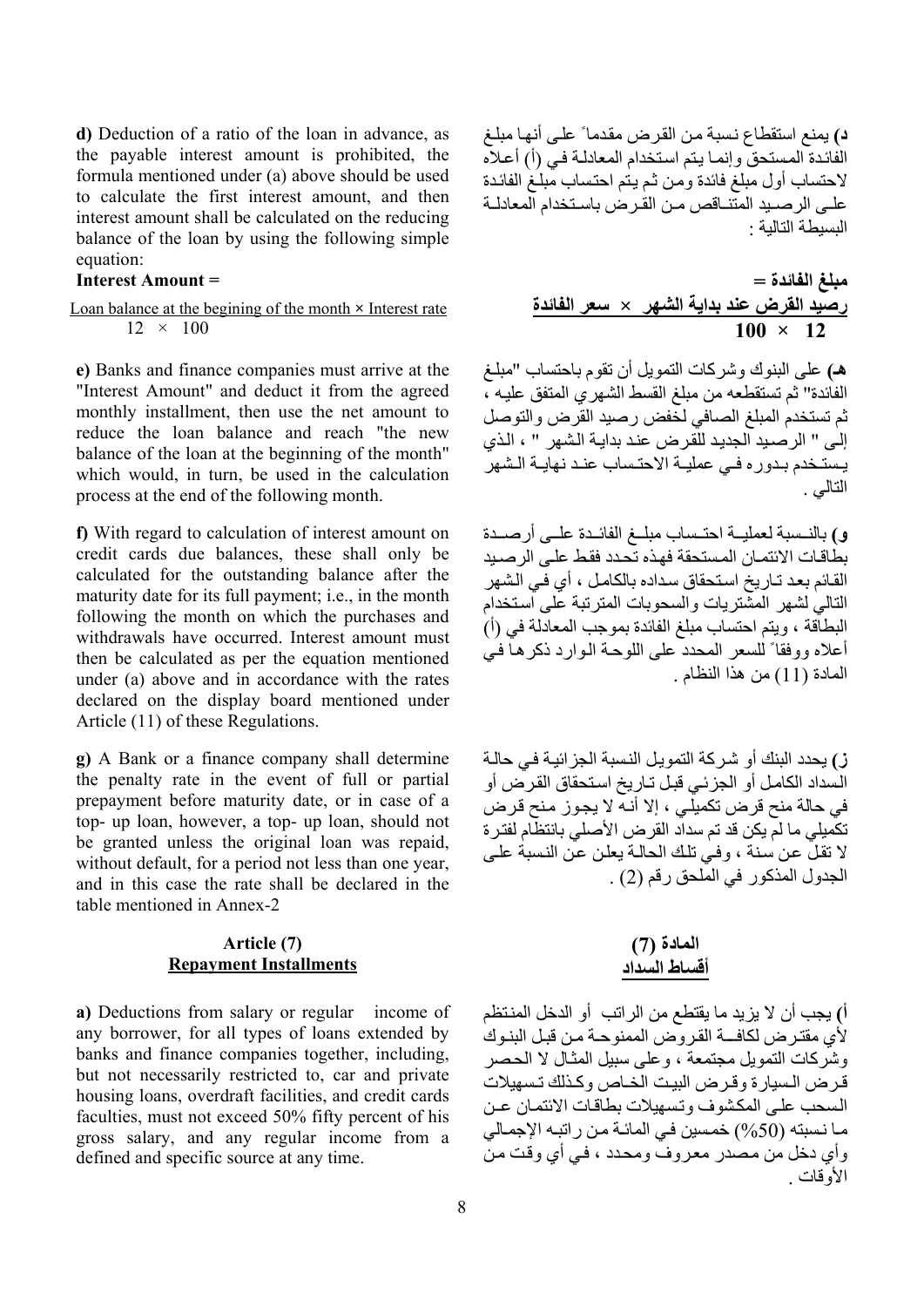**b)** Should a loan or a banking facility's repayment period extends to the retirement age, banks and finance companies must schedule reduction of these loans or facilities in such way as to allow deduction of only 30% of the income (or pension salary).

**c)** Banks and finance companies may only take from the customer the number of postdated cheques covering the installments, and of value not exceeding 120% of value of the loan or the debit balance.

### **Article (8) Armed Forces Staff Loans**

In the case of army personnel, the conditions detailed in our Notice No. 1850/2004 dated 14/06/2004 shall continue to apply, but with the following amendments:

**a)** The value of installments deducted by the bank (or the finance company) for all types of loans and facilities (personal- commercialhousing – car loan- credit cards and any other loans or facilities) shall not exceed 50% of the borrower's gross salary.

**b)** Military ID cards should not be taken, nor photocopied. A certificate issued by the Armed Forces stating gross salary, period of service and that the applicant is still holding his job should suffice.

**c)** In case a lending bank or finance company fails to abide with the above, the Armed Forces shall transfer the salary of the concerned Armed Forces staff to any other bank (or finance company) without referring to the bank that extended the loans or facilities.

# **Article (9) Bank Accounts & Related Commissions, Fees and Charges**

**a) Bank Accounts** are: current accounts, savings accounts, call accounts and the like, as well as accounts set-up for specific purposes.

**ب) وفي حالــة كـون مـدة القرض أو التسهيل المـصرفي** ستمتد إلى سن التقاعد ، فعلى البنوك وشركات التمويل أن تبرمج تخفيض هذه القروض أو التسهيلات بمـا يـسمح باستقطاع %30 فقط من الدخل (أو الراتب) التقاعدي .

جـ) يمكن للبنوك و شر كات التمويل أن تحصل من العميل فقط على العدد من الشبكات مؤجلة الاستحقاق الذي يغطي الأقساط وبقيمـة لا تزيد عن 120% من قيمـة القرص أو الرصيد المدين لا غير .

# **المادة (8) قروض منتسبي القوات المسلحة**

أما في حالـة منتسبي القوات المسلحة فتظل تنطبق عليهم الشروط المنصـوص عليها في الإشعار رقم 2004/1850 المؤرخ 2004/6/14 ، ولكن بالتعديلات التالية :

أ**) أن لا تزييد قيمية الأقسياط المستقطعة للبنيك (أو** شركة التمويل) لكافة أنواع القروض والتسهيلات المصرفية (قرض شخصي – تجاري – عقاري – سيار ة – بطاقات ائتمان – و أيـة قر و ض أو تسهيلات أخرى) عن %50 من الراتب الإجمالي للمقترض .

**ب)** عـدم أخـذ البطاقـة العـسكرية أو تـصوير ها بـل يُكتفي بطلب شـهادة صـادر ة مـن القـوات المـسلحة توضح إجمالي الراتب ومدة الخدمة وأن صاحب الطلب على رأس عمله .

جـ) في حالـة عدم التزام البنك (أو شركة التمويل) المقرض بما ذكر ۖ أعلاه سوف تقوم القوات المسلحة بتحويل راتب منتسب القوات المسلحة إلى أي بنك آخـر دون الرجـوع إلـى البنـك (أو شـركة التمويـل) المانح للقروض أو التسهيلات المالية .

# **المادة (9) الحسابـات المصرفية والعمولات والرسوم والاستقطاعات المتعلقة بها**

**أ) الحسابات المصرفية** هي : الحسابات الجارية وحѧسابات .<br>التــوفير وتحـت الطلــب ومــا شــابهها وكــذلك الحـسابات المحددة لغرض ما .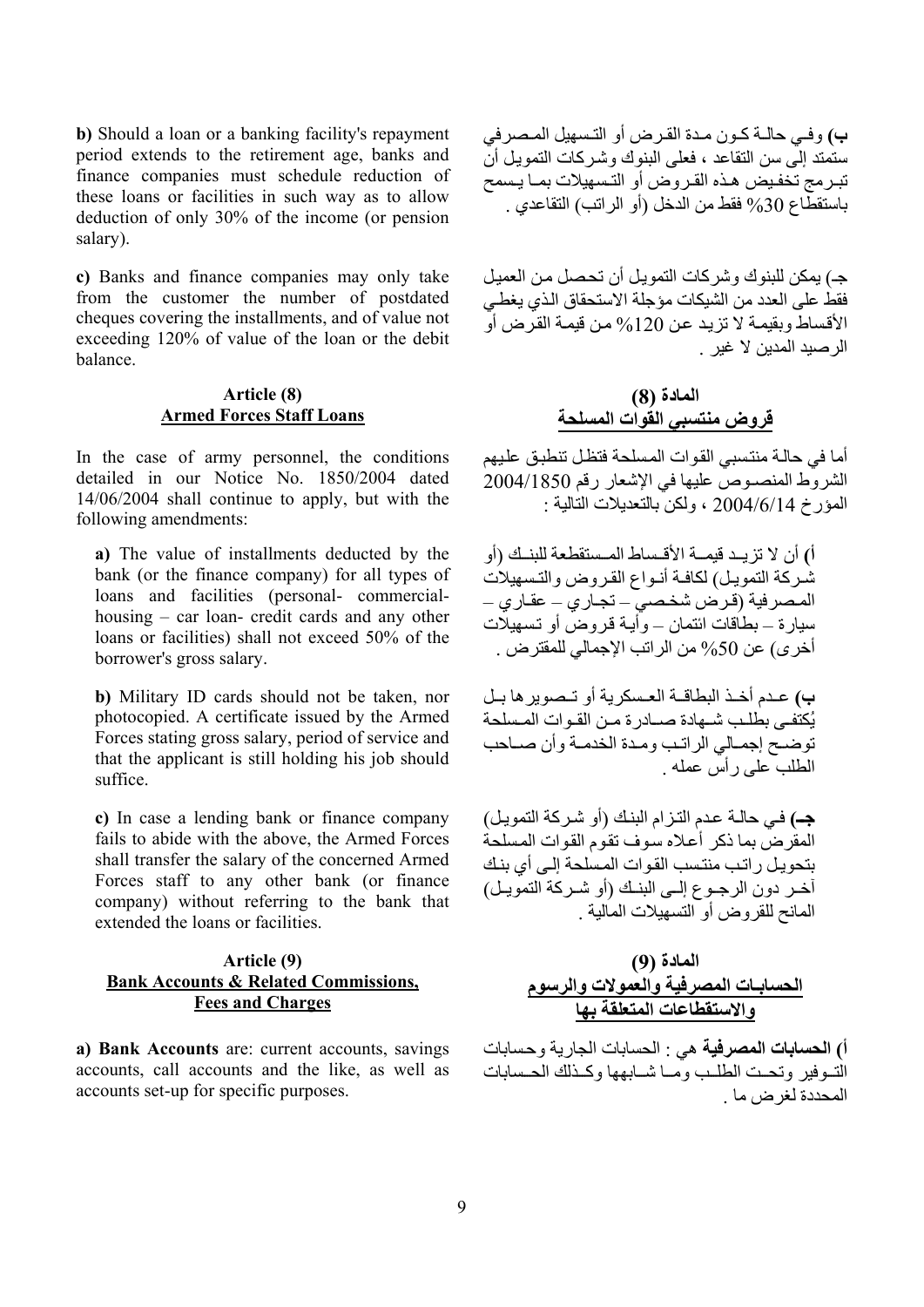**b)** Commercial banks may open all types of accounts for their retail customers, but in such cases, they must abide by the standard agreement mentioned under Article (12) of these Regulations. In case a customer requested closing of the account and termination of the business relationship with the bank, the bank should do that without imposing a penalty if the account opening date goes back to more than one year. In all cases, an account must be closed and an appropriate certificate must be issued within, maximum, seven days (7) from date of submission of the application.

**c)** Banks may set a minimum credit balance for each account, and impose charges if such minimum was not maintained, as specified in Article (11) of this regulation.

**d)** None of the opened accounts can be considered "dormant" if the customer's address is known or if the customer is present and has other active accounts with the bank. Accounts are classified as dormant only in accordance with the provisions of these regulations issued by the Central Bank in this regard.

**e)** Banks may issue ATM cards, or debit cards linked to any type of these accounts. They may also charge fees for issuance of new cards, replacement of lost cards or renewal of expired cards. However, they must declare these fees in the manner specified in Article (11) of these Regulations.

### **Article (10) Personal Banking Services & the Fees and Commissions Charged on them**

**a) Personal Banking Services:** are bank transfers, issuance of bank cheques (or manager's cheques) issuance of bank guarantees, opening of documentary credit, discount of cheques of local and foreign banks, issuance of balance certificates, issuance of indebtedness certificates and the like.

ب) يمكن للبنـوك التجاريـة فـتح كافـة أنـواع الحسابات لعملائهم الأفراد ولكن في تلك الحالات يجب عليهم التقيد بالاتفاقية النموذجية المذّكورة في المادة (12) من هذا النظـام ، كذلك فـي حالـة طلب العميـل إغـلاق الحساب وإنهاء العلاقة بالبنك ، فعلى البنك فعل ذلك بدون فرض غر امة إذا كان تاريخ فتح الحساب يعود لأكثر من سنة . .<br>وفي جميع الأحـوال يجـب إغـلاق الحـساب وإصـدار الشهادة المناسبـة خلال (7) أيام من تـاريخ تقديم الطلب بحدٍ أقصى.

جــــ) يمكن للبنوك أن تحدد حدا ً أدنــ<sub>ي</sub> من الر صبد الدائن لكل حساب وتفرض تحميلات معينـة علـى الحساب إذا قل الرصيد فيه عن الحد الأدنى ، وفقاً لما هو محدد في المادة (11) من هذا النظام .

**د) لا يمكن اعتبار أي حساب من الحسابات المفتوحة** خامداً (غير متحرك) إذا كان عنوان العميل معروفاً وكان العميل متواجداً أو لـه حسابات أخرى متحركة بالبنك ، ويتم تصنيف الحسابات على أنها خامدة وفقاً لأحكـام النظـام الخـاص بـذلك الـصادر مـن المـصرف المرآزي لا غير .

هــ) يمكـن للبنــوك أن تــصدر بطاقــات ســحب آلــي أو بطاقات خصم مرتبطـة بـأي نـوع مـن هذه الحسابات ، ولها أن تفرض رسوم على إصدار هذه البطاقات أو بدل فاقد عنها أو تجديدها عند انتهاء مدتها ، لكن يجب أن تعلن عن هذه الرسوم وفقا لما هو محدد في المادة (11) من هذا النظام .

**المادة (10) الخدمات المصرفية الشخصية والعمولات والرسوم عليها** 

**أ) الخـدمات المـصر فية الشخـصية** : هـي التحـويلات الْمـصر فيـة ، إصـدار الـشيكـات المـصر فيـة (أو شـيك المدير ) ، إصدار الكفالات المصر فية ، فتح الاعتمـادات المصر فية ، خصم شبكات البنوك المحليـة والأجنبيـة ، إصـدار شـهادات الرصـبد وشـهادات المدبونيــة ، ومـا شابهها.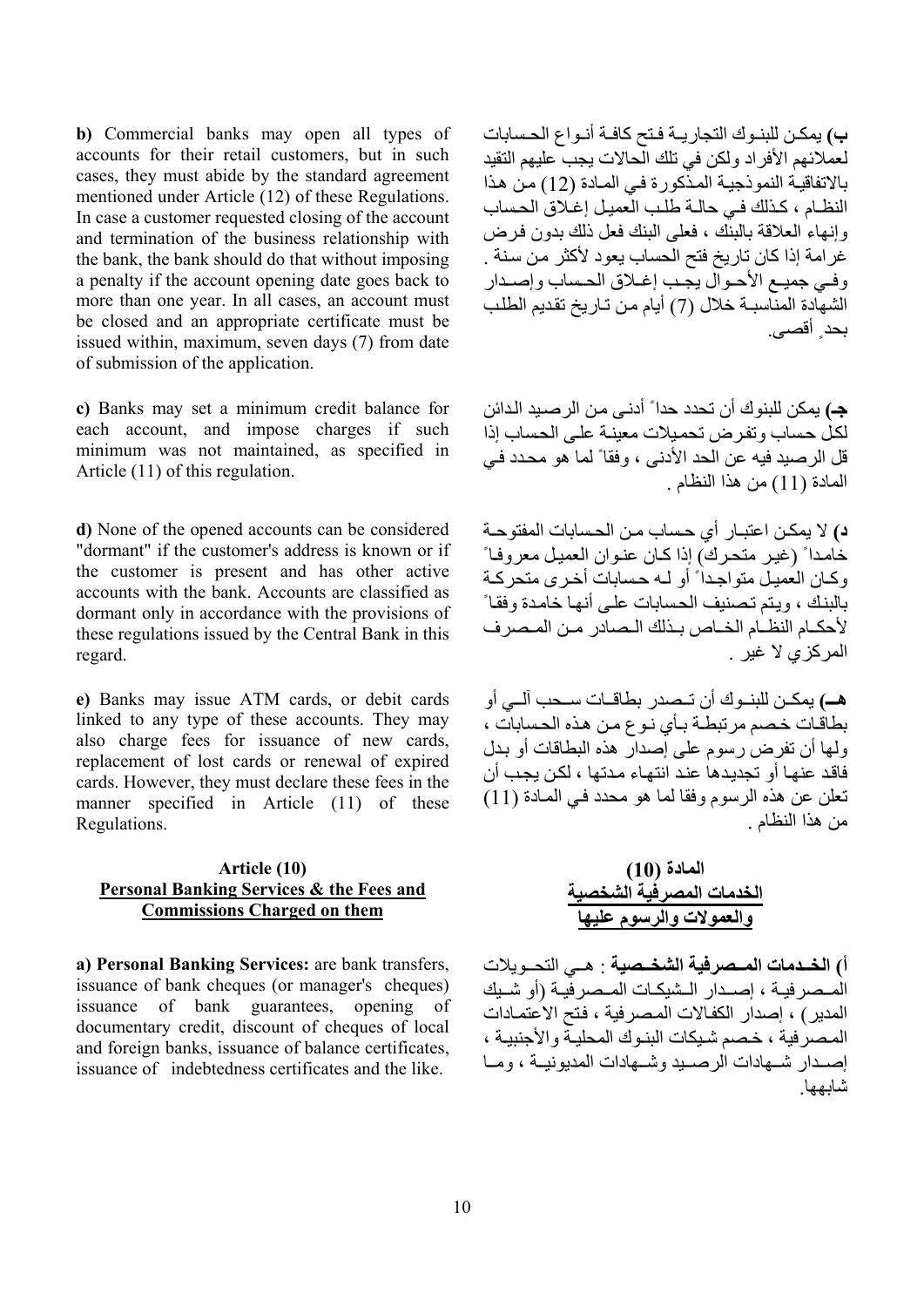**b)** All banks and finance companies (finance companies are not permitted to open current, savings or call accounts to retail customers or provide services and facilities relating to such accounts) may provide the personal banking services mentioned in (a) above and collect related commissions and fees, or deduct such fees from the account, however they should declare them in the manner specified in Article (11) of these Regulations.

### **Article (11) Interest Rates, Commissions and Banking Service Charge**s

**a)** Each bank or finance company shall determine the interest rates pertaining to personal loans and car loans (must include insurance and expressed in one figure) along with overdraft balances and unpaid credit cards balances and include them in the table shown in Annex-1 of these Regulations. Copy of this table must be sent for publication by the Central Bank.

**b)** Fees, commissions, deductions and charges on loans, overdraft balances and unpaid credit card balances and those charged on retail banking services, shall be in accordance with the limits prescribed in the table shown in Annex-2 of these Regulations. Banks and finance companies may not impose any commissions, fees, charges or fines other than those mentioned in the said table without Central Bank's written approval.

**c)** Any Fees/ commissions on purchase/ sale of currency notes, Travelers Cheques, Demand Drafts, and Telegraphic Transfers for major countries must also be clearly written in Arabic and English on a board of an appropriate size to be fixed next to the Foreign Exchange Counter in the banking hall at banks' branches, as shown in Annex-3 of these Regulations.

**d)** The Central Bank shall annually review fees, commissions and charges imposed as per table No- (2) attached to these regulations.

**ب)** يمكن لكافة البنوك وشر كات التمويل (شر كات التمويل غير مصرح لها بفتح حسابات جاريـة أو توفير أو تحت الطلب للعملاء الأفراد أو تقديم الخدمات والتسهيلات المسصر فية المتعلقية بهيذه الحسبابات) تقيديم الخيدمات المصرفية الشخصية المذكورة في (أ) وتحصيل العمولات والرسـوم والتحمـيلات المتعلقـة بُهـا أو اقتطاعهـا مـن الحساب ، إلا أنـه يجب تبيانهـا بالتفاصـيل المناسبــة وفقـاً لما هو محدد في المادة (11) من هذا النظام .

### **المادة (11) الفائدة وعمولات ورسوم الخدمات المصرفية**

أ) يحدد كل بنك أو شركة تمويل أسعار الفائدة المتعلقة بالقروض الشخصية وقروض السيارة (يجب أن تكون متضمنة رسوم التأمين ، وتوضع كرقم واحد) ، وكذلك أرصدة السحب على المكشوف وأرصدة بطاقات الائتمان غير المسددة وتوضع في الجدول الوارد في الملحق رقم (1) المرفق بهذا النظام ، مع إرسال نسخة من الجدول لغرض النشر من قبل المصرف المرآزي .

**ب)** تكون الرسوم والعمѧولات والاسѧتقطاعات والتحمѧيلات المفروضة على القروض وأرصدة السحب على المكشوف وأر صدة بطاقات الائتمان غير المسددة وتلك المفر وضية علم الخدمات المصر فية للعمـلاء الأفـر اد وفـق الحـدود المقبّر رة في الجدول اليوارد في المرفق رقم (2) بهذا النظـام ، ولا يجـوز للبنـوك وشـركات التمويـلُ فـرض عمولات أو رسوم أو تحميلات أو غرامات غير المذكورة في هذا الجدول إلا بعد الحصول على موافقة المصرف المركزي المكتوبة .

**جـ)** يجب أن تكتب الرسوم أو العمولات المفروضة على شـراء/ بيــع العمــلات النقديــة ، الـشيكات الـسياحية والشبكات البنكبة والتحويلات التلغر افية للدول الرئيسية بصورة واضحة ، باللغتين العربيبة والانجليزيبة ، علي لوحة بحجم مناسب ، بتم تثبيتها بجانب كاونتر معاملات صـرف النقد الأجنبـي فـي قاعـة المعـاملات البنكيـة فـي فروع البنوك وذلك على النحـو الموضـح فـي الملحقّ رقم (3) المرفق بهذا النظام .

د) يقوم المصرف المركزي بمراجعة الرسوم والعمولات والاستقطاعات والتحميلات المفروضية وفقاً للجدول رقم (2) المرفق بهذا النظام سنويا.ً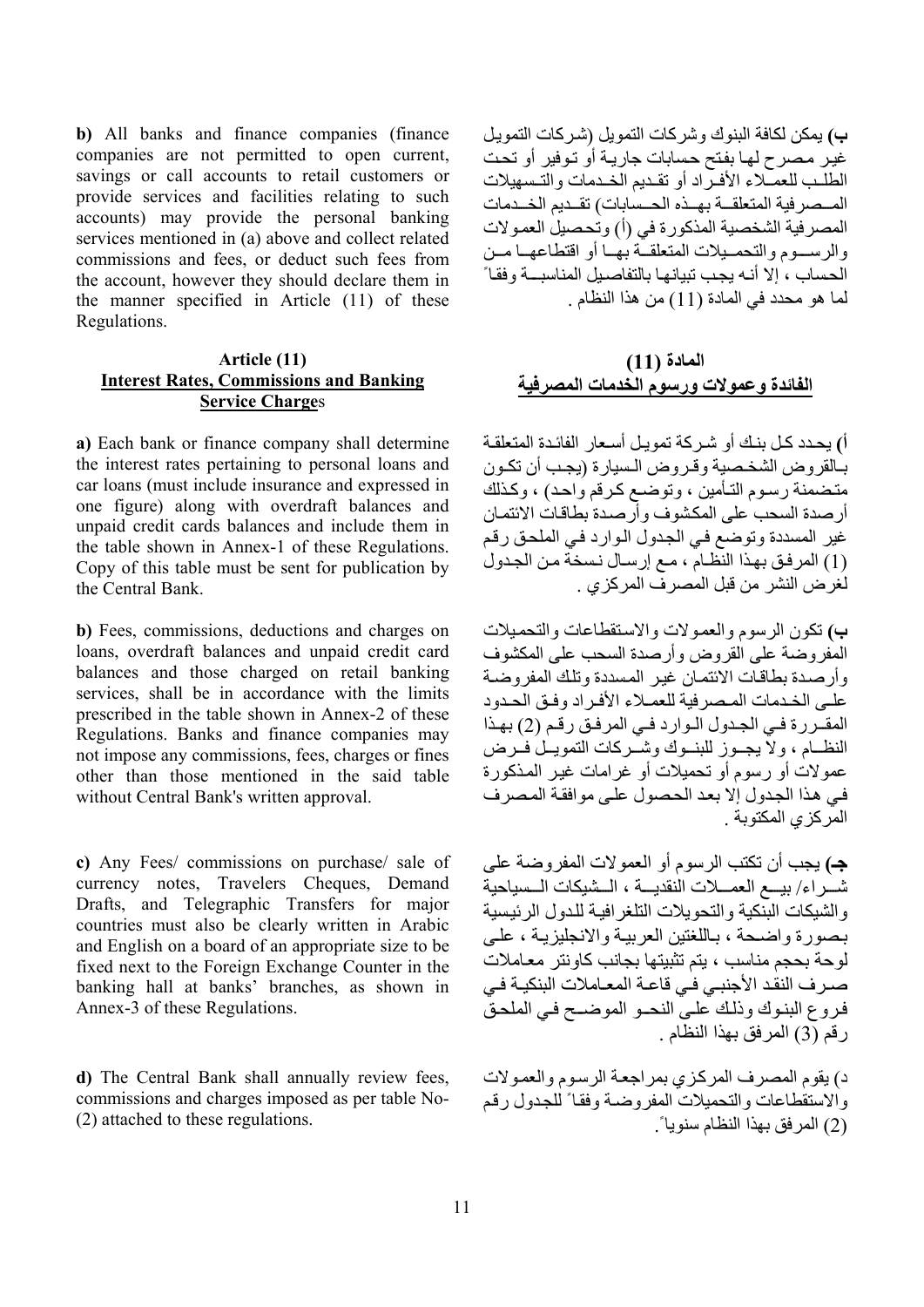# **Article (12) Conditions for Opening of Accounts, Providing of Credit Cards and Granting Loans & Bank Facilities**

**a)** Conditions for opening of accounts of all types as well as conditions for obtaining credits cards must be included in a standard agreement, drafted in both English and Arabic and written in an easily readable font, and in accordance with texts drafted and approved by the Emirates Banks Association.

**b)** Conditions for granting personal loans, car loans, overdraft facilities and facilities for covering unpaid credit card balances must be included in standard applications, drafted in both Arabic and English and written in an easily readable font, and in accordance with texts drafted and approved by the Emirates Banks Association.

# **Article (13) Shariaah Compliant Banking Services**

The provisions of these Regulations shall apply to Shariaah compliant banking services, except in the matter of computing interest and determining its amount, which would be done in accordance with Shariaah principles.

In such case, clarity, transparent disclosure, accuracy and documentation at all times, must all be observed, and copy of the established rates should be sent to the Central Bank for publication.

# **Article (14) Violations to the Provisions of These Regulations**

Should suspicions arise as to the violation of provisions of these Regulations by any bank, the matter shall be referred to the Legal Development Unit of the Central Bank to decide whether such violation has occurred. If the violation is established, the fine referred to in Article (107) of Union Law No- (10) of 1980 Regarding the Central Bank, the Monetary System and Organization of Banking, shall be imposed, and shall apply to each violation, and be charged on daily basis to the violating bank, until rectified.

**تعريف : أ)** تـُضمَّن شروط فتح الحسابات بجميع أنواعها وشѧروط الْحصول على بطاقـات الائتمـان فـي اتفاقيـات نموذجيـة باللغة العربية والإنجليزية تكتب بخط واضح ومقروء ، وتكون وفقاً لصيغ تضعها وتعتمدها جمعيّة مصارف الإمارات .

**ب)** تـُـضمَّن شروط مـنح القروض الشخصية وقروض السيار ات وتسهيلات السحب على المكشوف وتسهيلات تغطيـة أرصيدة بطاقيات الائتميان غيير المدفوعية في طلبات نمو ذجيـة باللغـة العربيـة والإنجليزيـة تكتب بخطّ واضح ومقروء ، وتكون وفقاً لصيغ تضعها وتعتمدها جمعية مصارف الإمارات .

**المادة (13) الخدمات المصرفية المقدمة وفقاً لمبادئ الشريعة الإسلامية** 

تنطبـق أحكــام هـذا التعمـيم علــى الخـدمات المـصر فية المقدمة وفقاً لمبادئ الشريعة الإسلامية، عدا ما يتعلق بـأمر احتـساب الأربـاح وتحديـد مبلغهـا ، إذ يطبـق مـا يتوافق وأحكام الشريعة الإسلامية.

وفي هذه الحالة يجب التوضيح والإفصاح بكل شفافية ودقة والتوثيق في جميع الأوقات ، مع إرسال نسخة من النسب المعتمدة إلى المصرف المرآزي لغرض النشر .

# **المادة (14) مخالفة أحكام هذا النظام**

عند الشك في مخالفة أي بنك أو شرآة تمويل لأحكام هذا النظ\م يعـرْض الأمـرُّ علــي وحـدة تطــوير القــوانين والأنظمـة بالمـصـرف المركـزي لتقريـر مـا إذا كـان قد حدث ذلك ، وإن حدثت المخالفة تفرض الغرامة المحددة في القـانون الاتحـادي رقم (10) لـسنة 1980 فـي شـأن المـّـصرف المركـزيّ والنظـُام النقـدي وتنظـيم المهنــة المصر فية وتعديلاته ، وتحتسب الغرامة عن كل مخالفة و تقيد على البنك المخـالف أو شركة التمويـل المخالفـة يومياً إلى أن يتم تصحيح المخالفة .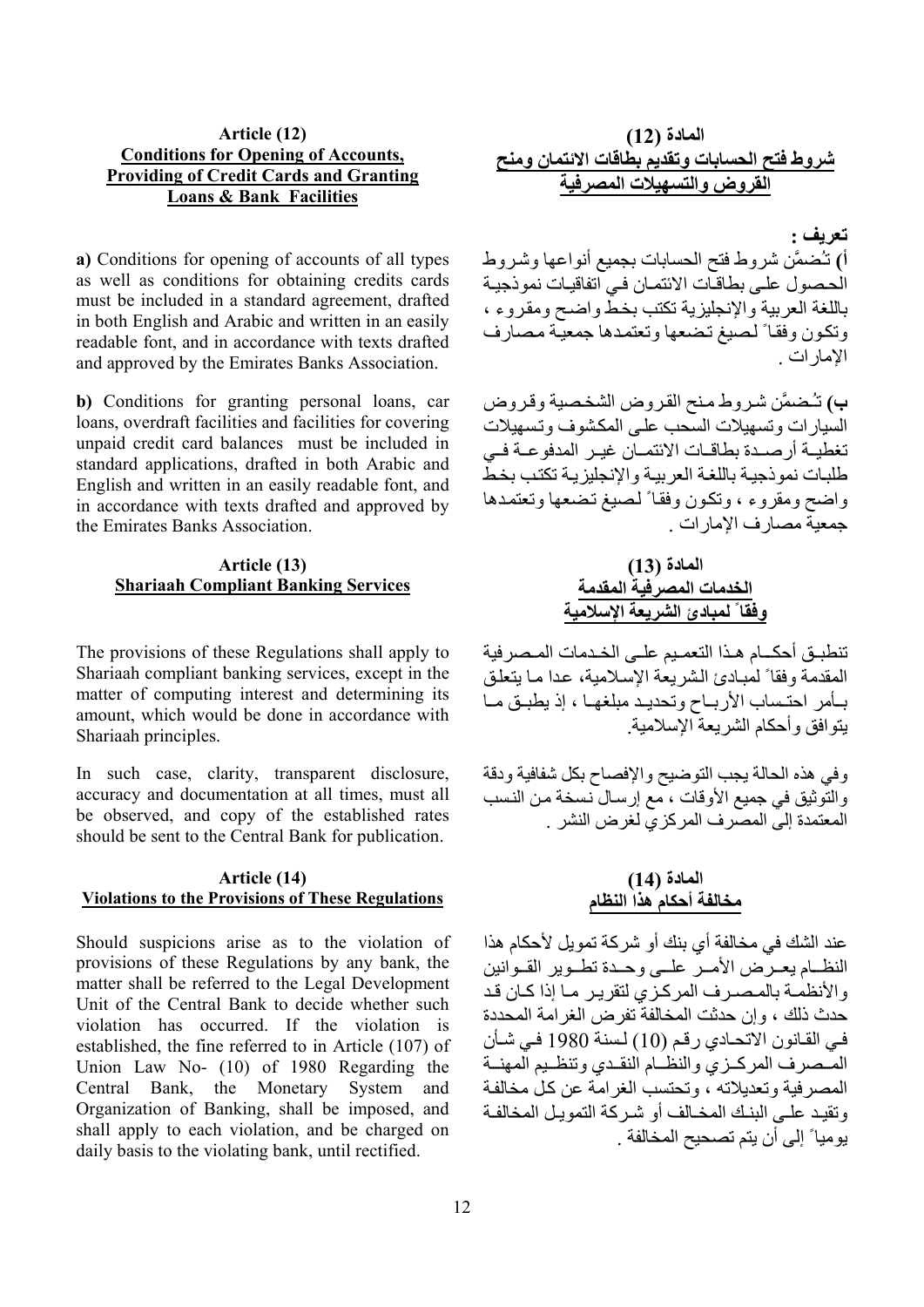# **Article (15) General Provisions**

**a)** Banks or finance companies are not allowed to alter or vary terms and conditions for granting the loan or the facility during the tenor of the loan or the facility, unless agreed to in writing by the borrower. In case of changes to the commissions or fees, customers must be notified, at least, two months prior to implementation of such changes.

**b)** Banks and finance companies are prohibited from taking blank cheques for granting loans or overdraft facilities, or for issuing credit cards.

# **Article (16) The Provisions of These Regulations Are Not Applicable to Merchant and Investment Banks**

The provisions of these Regulations are not applicable to investment banks or merchant banks, nor to finance or investment companies, since these institutions are not authorized to provide personal loans or retail banking services. Moneychangers, however, shall only be subject to the provisions regarding bank transfers and exchange of currency.

# **Article (17) Responsibilities of the Banking Supervision & Examination Department**

**a)** The Banking Supervision & Examination Department will issue a guide to clarify how banks should comply with the provisions of these Regulations and submit the required statistical data to the Central Bank.

**b)** The Banking Supervision & Examination Department will also issue a guide to its examiners to explain the regulatory procedures relevant to these Regulations.

# **Article (18) Cancellation of the Previous Circular on the Subject**

Upon enforcement of this Regulation, Circular No-<br>12/93 dated 23/2/1993, and Central Bank's clarifications ref. DMM/1263/93 dated 6/7/1993, and any notices or directives relating thereto shall be cancelled, except for Notice No- 1850/2004, dated 14/6/2004, regarding Armed Forces Personnel.

**أ) لا يحـق للبــنوك أو شـر كات التمو يـل تغييـر أو تعـديل** شروط منّح القرض أو التّسهيـل المصرفي خـلال فترة القرض أو التسهيل ، مـا لـم يكن ذلك بنـاء علـي موافقـة خطيـة مـن العميـل وفـي حالـة تغييـر أسـعار العمـولات والرسوم يتم إعلام العمّلاء قبل تطبيق هذه التغييرات بشهرين على الأقل .

**ب)** يمنع على البنوك وشرآات التمويل أخذ شيكات موقعѧة علٰى بياّض مقابل منح القروض أو تسهيلات السحب علمي المكشوف أو بطاقات الائتمان.

# **المادة (16) أحكام هذا النظام لا تنطبق على بنوك الأعمال وبنوك الاستثمار**

أحكام هذا النظام لا تنطبق على بنوك الأعمـال أو بنوك الاستثمار أو شركات الاستثمار ، لأنها غير مصرح لها بتقـديم القـر وض الشخـصيــة أو الخدمـــات المـصر فية للعمـلاء الأفراد ، أمـا الـصرافات فينطبـق عليهـا الجـزء الخاص بالتحويلات المصرفية وتبديل العملة لا غير .

### **المادة (17) مسؤولية دائرة الرقابة والتفتيش على المصارف**

أ**)** علي دائر ة الر قابـة و التفتيش علـي المـصار ف وضـع دليل لتوضيح خطوات التزام البنوك وشركات التمويل والمـصرافات بأحكــام هــذا النظــام وتقــديم البيانـــات الإحصائية المطلوبة بموجبه.

**ب)** علѧى دائѧرة الرقابѧة والتفتѧيش علѧى المѧصارف أيѧضاً وضمع دليل آخر لمفتشيها يشرح الإجراءات الرقابية الخاصة بهذا النظام.

# **المادة (18) إلغاء التعميم السابق حول الموضوع**

عند العمل بهذا النظام ، يلغي التعميم رقم 93/12 المؤرخ 1993/2/23 وكذلك إيضاحات المصرف المركزي ذات المرجــــع دم م/1263/93 المؤرخــــة 1993/7/6 وأيــــة إشعار ات أو توجيهـات متعلقـة بـه ، عـدا الإشـعار رقـم المـؤرخ 2004/6/14 فـي شـأن منتـسبي $2004/4850$ القوات المسلحة **.**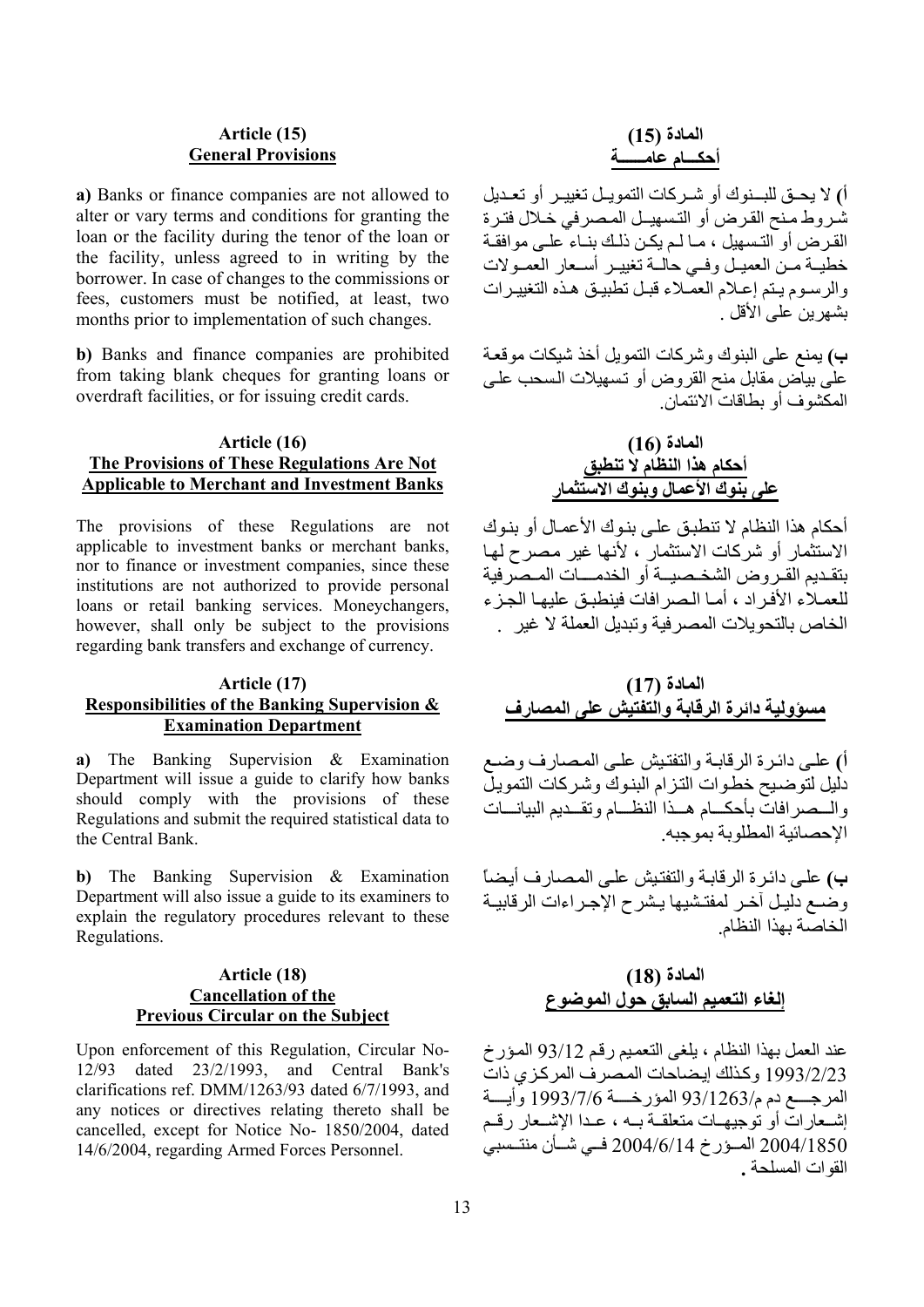# **Article (19) Interpretation of these Regulations**

The Legal Development Unit of the Central Bank shall be the reference for interpretation of the provisions these Regulations.

# **Article (20) Currently Outstanding Loans**

The provisions of these Regulations shall apply to the personal consumer loans and car loans currently existing, except for commissions, fees or any fines charged on them prior to the date on which these regulations come into force.

# **Article (21) Publication**

These regulations shall be published in the Official Gazette in both Arabic and English, and shall come into effect one month after date of its publication.

### **المادة (19) تفسير أحكام هذا النظام**

تكون وحدة تطوير القوانين والأنظمـة بالمـصرف المرآزي هي المرجع لتفسير أحكام هذا النظام .

# **المادة (20) القروض القائمة حالياً**

تنطبق أحكام هذا النظام علمي القروض والتسهيلات المصرفية القائمة حالياً ما عدا العمولات والرسوم أو أيـة غر امـات تـم احتسابها عليهـا قبـل تـار يخ العمـل بهذا النظام .

**المادة (21) نشـــر النظــــام** 

ينشر هذا النظام في الجريدة الرسمية باللغتين العربيـة والانجليزية ويعمل به بعد شهر من تاريخ نشره .

**خليل محمد شريف فولاذي رئيس مجلس الإدارة مصرف الإمارات العربية المتحدة المرآزي Khalil Mohammed Sharif Foulathi Chairman of the Board Central Bank of the UAE**

**Issued in Abu Dhabi on 23/02/2011 2011/02/23 بتاريخ أبوظبي في صدر**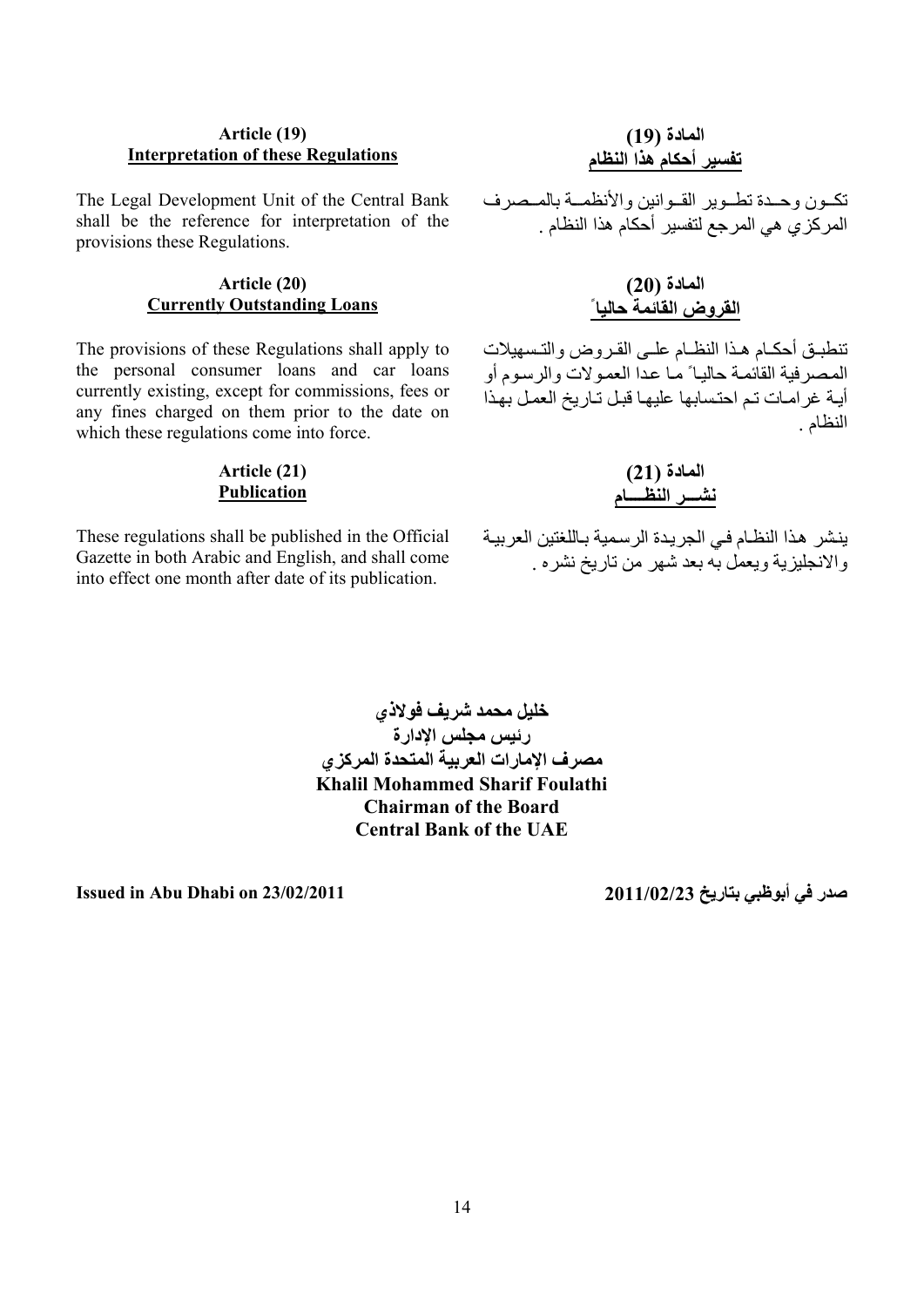| $\blacksquare$<br>.nnend<br>$- - -$<br>A<br>- 20<br>1 I D |  |
|-----------------------------------------------------------|--|
|                                                           |  |

# **Interest rates charge on Loans**

**اسعار الفائدة المفروضة على القروض**

|                                           | مدى سعر الفائدة               |                                                 |
|-------------------------------------------|-------------------------------|-------------------------------------------------|
|                                           | <b>Interest Rate</b><br>Range |                                                 |
| Interest/profit on a personal loan (p.a.) |                               | سعر الفائدة/ الربح على القرض الشخصى (سنوي)      |
| - from $AED 0 - AED 50 k$                 |                               | ـ من () در هم  ـ 50 الف در هم                   |
| - from AED $51 k - AED 100 k$             |                               | - من 51 ألف در هم — 100 الف در هم               |
| - from AED $101 k - AED 200 k$            |                               | - من 101 الف در هم ـــ 200 الف در هم            |
| - above AED 200 k                         |                               | ـ أكثر من 200 ألف در هم                         |
| Interest/ profit on a car loan (p.a.)     |                               | سعر الفائدة/ الربح على قرض السيارة (سنوي)       |
| - from $AED 0 - AED 50 k$                 |                               | ـ من () در هم  ـ 50 الف در هم                   |
| - from AED 51 $k - AED$ 100 $k$           |                               | - من 51 ألف در هم — 100 الف در هم               |
| - from AED $101 k - AED 200 k$            |                               | - من 101 الف در هم ـــ 200 الف در هم            |
| - above AED 200 k                         |                               | ـ أكثر من 200 ألف در هم                         |
|                                           |                               |                                                 |
| Interest/profit on overdrafts             |                               | سسعر الفائسدة/ السريح علسي تسمهيلات السمحب علسي |
| (p.a.)                                    |                               | المكشوف (سنوي)                                  |
| - from $AED 0 - AED 30 k$                 |                               | ـ من () در هم  ـ 30 الف در هم                   |
| - from AED 31 $k - AED$ 50 $k$            |                               | ـ من 31 ألف در هم ـــ 50 الف در هم              |
| - from AED 51 $k - AED$ 100 $k$           |                               | ـ من 51 الف در هم ـــ 100 الف در هم             |
| - above AED 100 k                         |                               | - أكثر من 100 ألف در هم                         |
| Interest / profit on unpaid balance on    |                               | سعر الفائدة/ الربح على الرصيد غير المسدد لبطاقة |
| credit card (p.m.)                        |                               | الائتمان (شهري).                                |
| - from $AED 0 - AED 30 k$                 |                               | ـ من () در هم  ـ 30 الف در هم                   |
| - from AED 31 $k - AED$ 50 $k$            |                               | ـ من 31 ألف در هم ـــ 50 الف در هم              |
| - from AED 51 $k - AED$ 100 $k$           |                               | ـ من 51 الف در هم ـــ 100 الف در هم             |

Com/maisoun 11/BSED pers.loans – attach. 15-2-11 app. 1

ص ع/ م ز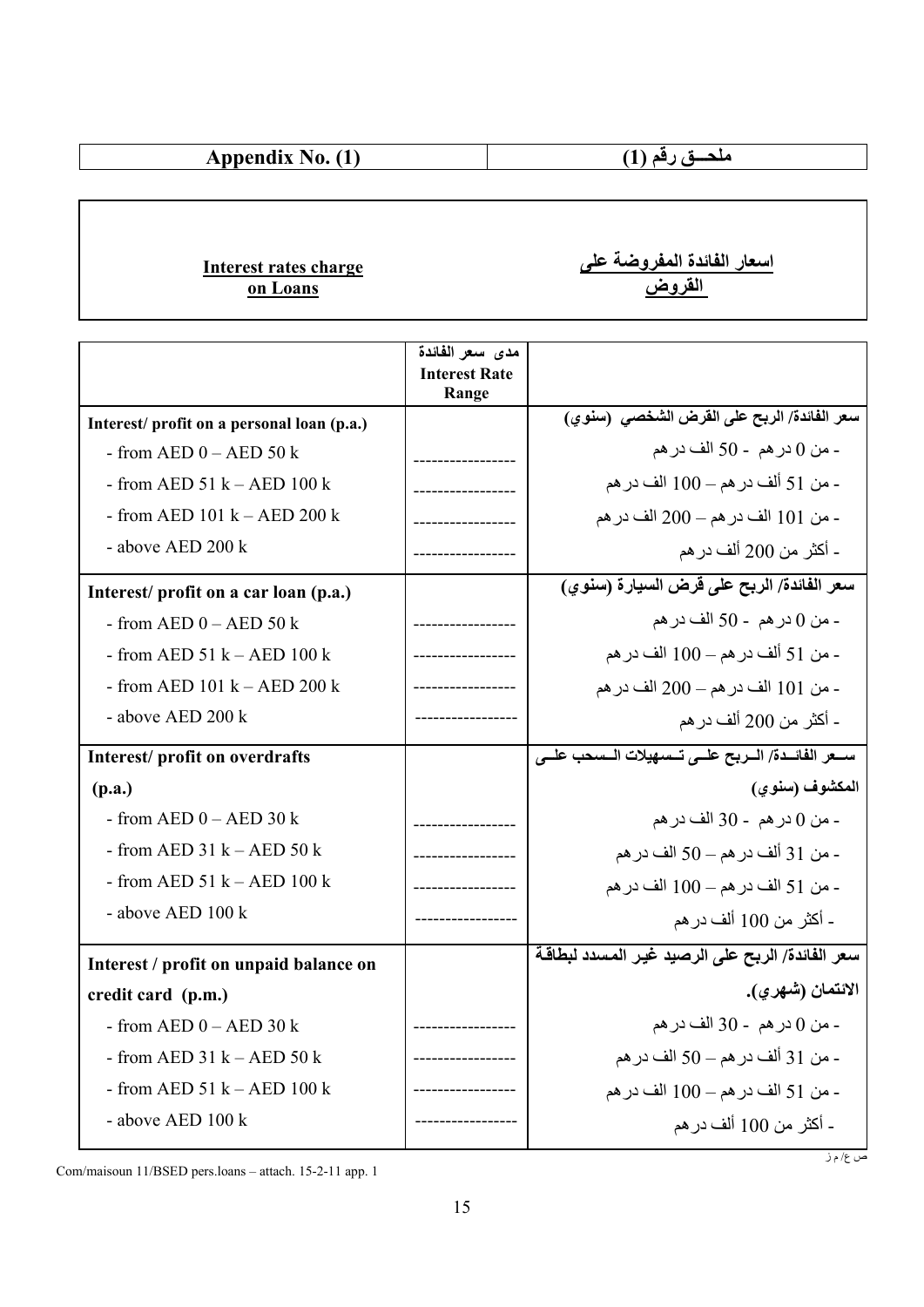| <b>No.</b><br>Appendix<br>∸ | $\overline{\phantom{0}}$<br>$-$ |
|-----------------------------|---------------------------------|
|                             |                                 |

| <b>Maximum Limits for Fees and Commissions</b><br><b>Charged on Retail Customer Service</b> |                                                                                |  | الحدود القصوى للرسوم والعمولات على الخدمات<br>المقدمة للعملاء الأفراد |
|---------------------------------------------------------------------------------------------|--------------------------------------------------------------------------------|--|-----------------------------------------------------------------------|
| <b>Personal Accounts:</b>                                                                   | الحد الأقصى<br><b>Maximum Rate</b>                                             |  | الحسابات الجارية وحسابات التوفير :                                    |
| <b>Account Opening Fees</b>                                                                 | بدون رسوم<br>Without fees                                                      |  | - رسوم فتح حساب                                                       |
| Minimum Balance                                                                             | در هم 3,000 AED                                                                |  | - الحد الأدنى للرصيد                                                  |
| Breach of Min Balance (monthly)                                                             | در هم 25 AED                                                                   |  | - التحميلات المفر وضنة إذا قلّ الرصيد عن<br>الحد الأدنى (شهري)        |
| Relationship Fee                                                                            | بدون رسوم<br>Without fees                                                      |  | - رسوم علاقة                                                          |
| Non receipt of salary                                                                       | بدون رسوم<br>Without fees                                                      |  | - عدم وصول الرانب إلى الحساب                                          |
| Utility Bill Payment (Internet & ATM Free)                                                  | 10 در هم دفع على الشباك<br>AED 10 for counter<br>payment                       |  | ـ دفع فواتير خدمات (الانترنيت والصراف<br>الآلي مجاناً).               |
| Account Closure fee (if closed within 1 year<br>of opening)                                 | درهم AED100                                                                    |  | - إغــلاق حــساب (إذا تــم إغــلاق الحـساب<br>خلال سنة من فتحه)       |
| Standing Instruction set up.                                                                | در هم AED 50                                                                   |  | - وضع طلب أمر دفع                                                     |
| Penalty fee for insufficient<br>funds for standing orders                                   | در هم 25 AED                                                                   |  | ۔ غرامة عدم وجود رصيد كافي لتنفيذ أمر<br>الدفع.                       |
| Account balance letter                                                                      | در هم AED 50                                                                   |  | - شهادة رصيد حساب                                                     |
| No liability certificate                                                                    | در هم 100 AED                                                                  |  | - شهادة عدم التز امات                                                 |
| Release letter                                                                              | در هم AED 50                                                                   |  | - شهادة براءة ذمة                                                     |
| Liability letter issued to<br>government departments/embassies                              | در هم 100 AED                                                                  |  | - شهادة عدم التزامات موجهة إلـي الجهـات<br>الحكومية والسفارات         |
| Liability letter issued to<br>financial institutions                                        | در هم 100 AED                                                                  |  | - شـــهادة عـــدم التزامـــات موجهـــة إلـــى<br>المؤسسات المالية     |
| Dormant account charge                                                                      | بدون رسوم<br>Without fees                                                      |  | - رسوم للحسابات غير المتحركة                                          |
| Statement of Account (per cycle) (Free within<br>the agreed cycle)                          | 25 در هم خار ج الدورة<br>Outside the cycle<br>AED <sub>25</sub>                |  | ـ كشف حساب دوري (مجانـًا للدورة المتفق<br>عليها).                     |
| Teller Services (6 free per month)                                                          | 10 در هم لكل معاملة<br>إضافية<br><b>Additional at AED10</b><br>per transaction |  | ـ رسوم استخدام الصندوق أو الصراف<br>(6 معاملات مجانية شهرياً).        |
| Bulk cash deposit & withdrawal at teller<br>counter                                         | بدون رسوم<br>Without fees                                                      |  | عمولة الإيداع/السحب النقدي لدى الشباك                                 |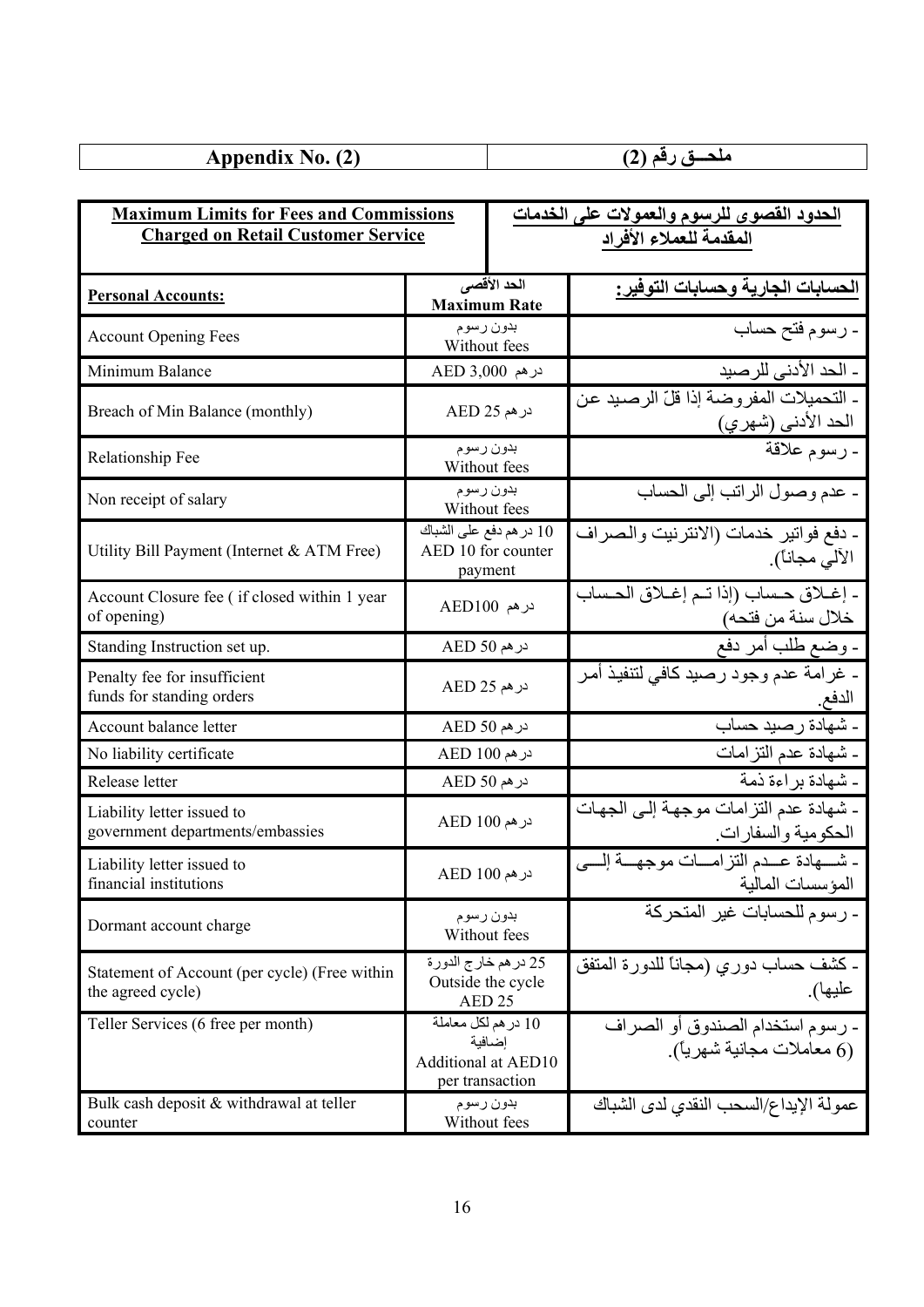|                                                                                        | الحد الأقصى                                                                                                          | الشىكسات                                                               |
|----------------------------------------------------------------------------------------|----------------------------------------------------------------------------------------------------------------------|------------------------------------------------------------------------|
| <b>Cheques</b>                                                                         | <b>Maximum Rate</b>                                                                                                  |                                                                        |
| Cheque Book (one cheque book of 25 leaf<br>free)                                       | 25 در هم لكل دفتر<br>إضافي مكون من 25<br>ورقة<br>Additional cheque<br>book of 25 leaf -<br>AED 25 per<br>cheque book | ـ دفتـر الشيكات (دفتر مجانـي 25 ورقة)                                  |
| Issuing of a Bank Cheque                                                               | در هم 30 AED                                                                                                         | ۔ إصدار شيك بنكي                                                       |
| Cheques returned drawn on the account<br>(per instrument/cheque)                       | در هم 100 AED                                                                                                        | - رسوم الشبكات المرتجعة المسحوبة على<br>الحساب (للشيك/الأداة الواحدة)  |
| Cheques payable at centers<br>where Central Bank clearing<br>facility is not available | بدون رسوم<br>Without fees                                                                                            | - الشيكات المدفوعـة فـي المر اكـز لا توجـد<br>بها مقاصة للمصرف المركزي |
| Returned cheque deposited in own<br>account                                            | بدون رسوم<br>Without fees                                                                                            | - الشيكات المرتجعة المودعـة فـي حساب<br>العميل                         |
| Cheques for collection within the UAE                                                  | بدون رسوم<br>Without fees                                                                                            | - الشبكات للتحصيل داخل الدولة                                          |
| Cheque for collection outside the UAE                                                  | يترك للبنك تحديد الرسم<br>At Banks'<br>discretion                                                                    | - الشيكات للتحصيل خارج الدولة                                          |
| Stop payment (per instrument/<br>cheque)                                               | در هم AED 50                                                                                                         | ـ أمر وقف دفع (للشيك/الأداة الواحدة)                                   |
| Counter Cheques-cash<br>withdrawal                                                     | بدون رسوم<br>Without fees                                                                                            | - شيكات/سحب نقد <i>ي</i> لدى الشباك                                    |
| Cheque photocopy                                                                       | 10 در هم أقل من سنة،<br>20 در هم لأكثر من سنة<br>less than 1 year 10<br>AED, over 1 year<br><b>20 AED</b>            | - صور ة عن الشيك                                                       |
| Debit card                                                                             |                                                                                                                      | بطاقة خصم                                                              |
| Issuing ATM card                                                                       | بدون رسوم<br>Without fees                                                                                            | - إصدار بطاقة صراف آلي                                                 |
| Issuing supplementary ATM card                                                         | در هم 25 AED                                                                                                         | - إصدار بطاقة صراف ألى إضافية                                          |
| Replacing Secret Pin code                                                              | در هم 25 AED                                                                                                         | ـ استبدال الرمز السري                                                  |
| Replacing lost or stolen ATM card                                                      | در هم 25 AED                                                                                                         | ـ استبدال بطاقة الصراف الآلي المفقودة أو<br>المسروقة                   |
| Own ATM fees                                                                           | بدون رسوم<br>Without fees                                                                                            | - رسـوم اسـتخدام جهـاز صـرف ألـي تـابع<br>للننك                        |
| Fees for using other bank's ATM.                                                       | در هم AED 2                                                                                                          | ـ رسـوم اسـتخدام جهـاز صـرف ألـي تـابع<br>لبنك اخر .                   |
| Fees for using an ATM outside the UAE                                                  | حسب نظام الدولة المضيفة<br>As per host country<br>system                                                             | - رسوم استخدام صرف ألى خارج الدولة .                                   |
| Processing fee for foreign<br>currency                                                 | 2%                                                                                                                   | ـ رسوم معالجة إضافية فوق سعر صرف                                       |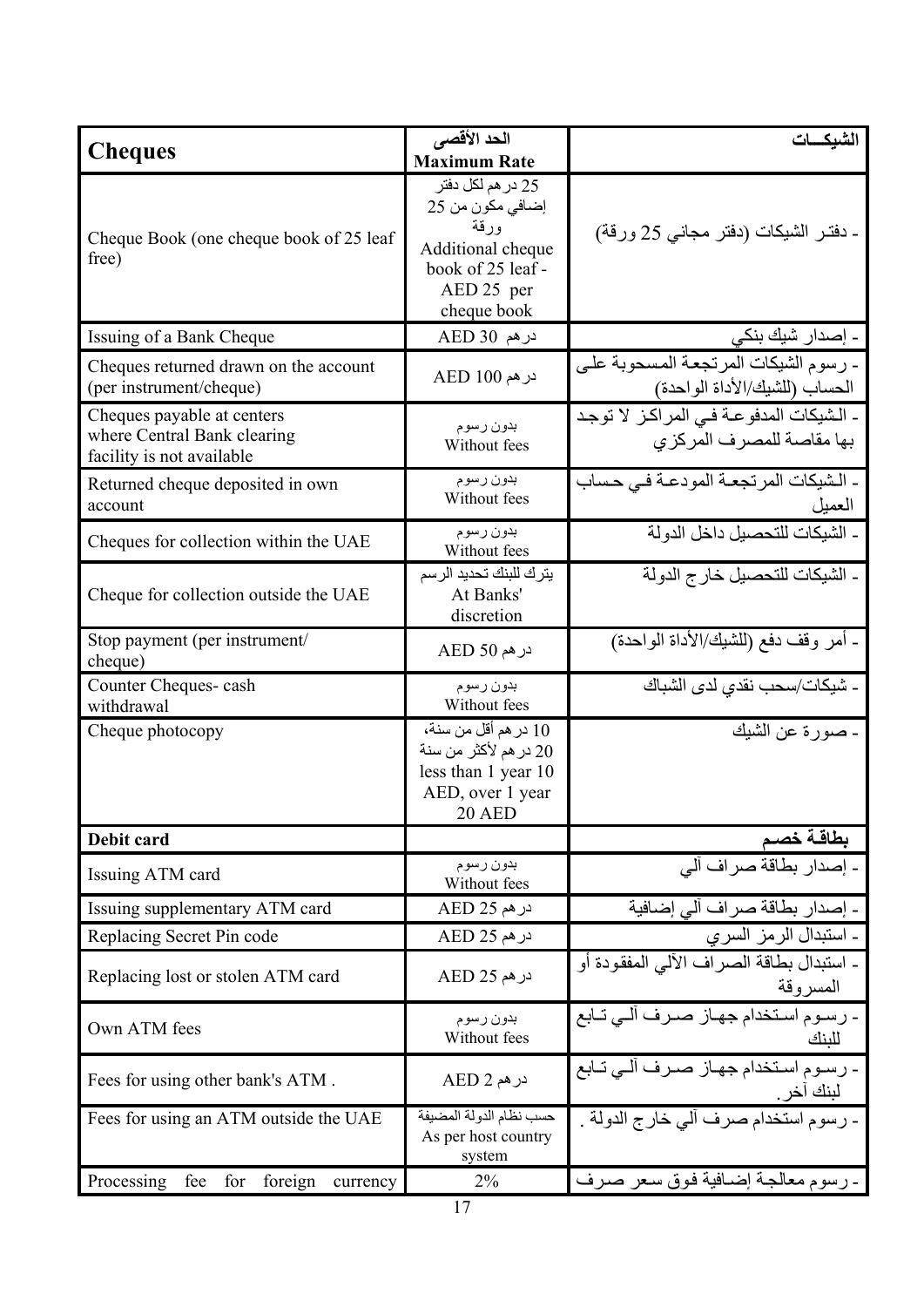| transaction added to the foreign exchange<br>rate. |              | العملات الأجنبية           |
|----------------------------------------------------|--------------|----------------------------|
| Copy of sales slip                                 | در هم 25 AED | ' - صورة عن قسيمة المبيعات |

| <b>Personal Loans</b>                  |                        | القروض الشخصية                        |
|----------------------------------------|------------------------|---------------------------------------|
|                                        | من قيمة القرض $\%1$    |                                       |
|                                        | أقل رسم 500 در هم      |                                       |
|                                        | أكثر رسم 2500 در هم    | رسوم الإعداد                          |
| Processing Fees                        | 1% of loan amount      |                                       |
|                                        | Min. AED 500           |                                       |
|                                        | Max. AED 2500          |                                       |
|                                        | يترك للبنك تحديد الرسم |                                       |
| Credit life insurance                  | At Banks'              |                                       |
|                                        | discretion             | تأمين على الحياة ائتماني              |
| Delayed payment penal                  | للدفعة المتأخر ة $\%2$ | فائدة جز ائية على السداد المتأخر      |
| interest charges                       | أقل رسم 50 در هم       |                                       |
|                                        | أكثر رسم 200 در هم     |                                       |
|                                        | 2% of the delayed      |                                       |
|                                        | amount Min AED         |                                       |
|                                        | 50 Max AED 200         |                                       |
| Loan top Up                            | من قيمة الزيادة $\%1$  | زيادة على القرض الأصلي                |
|                                        | أقل رسم 500 در هم      |                                       |
|                                        | أكثر رسم 2500 در هم    |                                       |
|                                        | 1% of the top up       |                                       |
|                                        | amount                 |                                       |
|                                        | Min. AED 500           |                                       |
|                                        | Max. AED 2500          |                                       |
| Deferment of installment               | 100 در هم لكل تأجيل    | تأجيل سداد القسط                      |
|                                        | AED 100 per            |                                       |
|                                        | deferment              |                                       |
| Early Settlement from same Bank loans  | 0% من قيمة الرصيد      | تسوية مبكرة لقروض من نفس البنك        |
|                                        | المتبقى                |                                       |
|                                        | 1% of remaining        |                                       |
|                                        | balance                |                                       |
| Early Settlement from other bank loans | من قيمة الرصيد $\%1$   | تسوية مبكرة لقروض من بنك آخر          |
|                                        | المتبقي                |                                       |
|                                        | 1% of remaining        |                                       |
|                                        | balance                |                                       |
| Final settlement from other            | 0⁄2 من قيمة الرصيد     | تسوية نهائية من مصادر أخرى/فوائد ما   |
| sources/End of Service                 | المتبقى                | بعد الخدمة                            |
| Benefits (EOSB)                        | 1% of remaining        |                                       |
|                                        | balance                |                                       |
|                                        | من قيمة الدفعة $\%1$   | سداد جزئي من كافة المصادر الأخرى، بما |
| Partial payment from all sources       | الجزئية                | في ذلك فوائد ما بعد الخدمة            |
| including EOSB                         | 1% of the partial      |                                       |
|                                        | payment amount         |                                       |
| Loan Rescheduling Fee                  | در هم 250 AED          | رسوم إعادة هيكلة القرض                |
| <b>Revolving Overdrafts Fees</b>       | در هم 200 AED          | رسوم سحب على المكشوف متجدد            |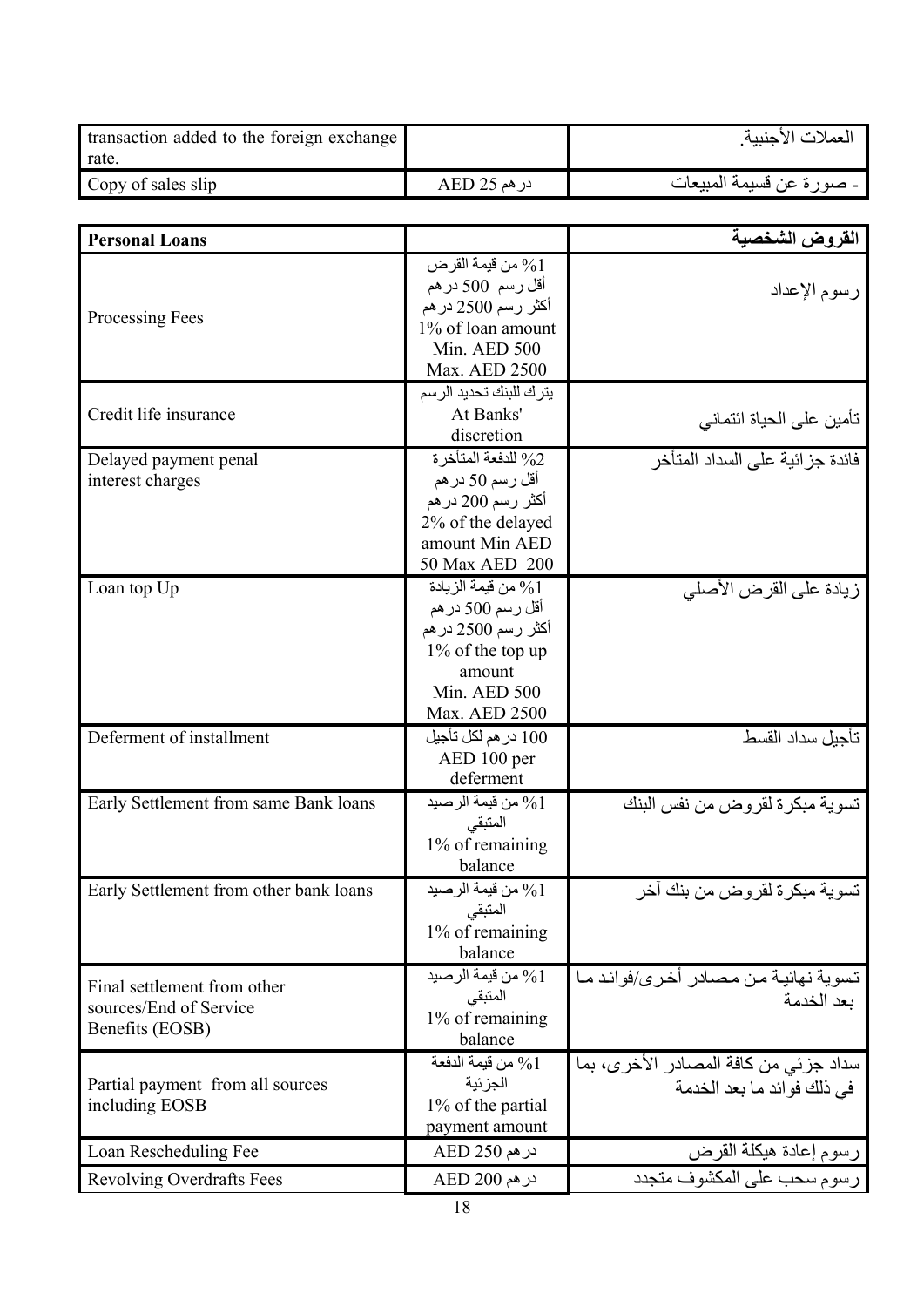| <b>Loan Cancellation Fee</b>                                              | در هم 100 AED                                                                                                                      | رسوم إلغاء القر <u>ض</u>             |
|---------------------------------------------------------------------------|------------------------------------------------------------------------------------------------------------------------------------|--------------------------------------|
| Relationship Fee                                                          | بدون رسوم<br>Without fees                                                                                                          | رسوم علاقة                           |
| <b>Car Loans</b>                                                          |                                                                                                                                    | قروض السيارات                        |
| Processing fees                                                           | من قيمة القرض $\%1$<br>أقل رسم 500 در هم<br>أكثر رسم 2500 در هم<br>1% of loan amount<br>Min. AED 500<br>Max. AED 2500              | رسوم إعداد                           |
| Early settlement for car loan                                             | من الرصيد المتبقى $\%1$<br>1% of remaining<br>balance                                                                              | رسوم تسوية مبكرة لقرض سيارة          |
| NOC to Traffic department                                                 | بدون رسوم<br>Without fees                                                                                                          | شهادة عدم ممانعة لسلطات المرور       |
| Replacement of existing post dated<br>Cheques with new post dated Cheques | بدون رسوم<br>Without fees                                                                                                          | استبدال شيكات آجلة بشيكات آجلة أخرى  |
| Advance payment of installment                                            | 1% من قيمة الدفعة<br>المقدمة<br>1% of the advanced<br>payment                                                                      | سداد مقدم لقسط                       |
| Change of due date on standing<br>instructions                            | در هم 25 AED                                                                                                                       | تغيير تاريخ الاستحقاق لتعليمات ثابتة |
| Installment deferment charges                                             | 100 در هم لكل تأجيل<br>AED 100 per<br>deferment                                                                                    | تحميلات تأجيل القسط                  |
| Loan rescheduling fee                                                     | در هم AED250                                                                                                                       | رسوم إعادة هيكلة القرض               |
| Late payment penal interest charges                                       | فوق سعر الفائدة %2<br>المتفق عليه<br>أقل رسم 50 در هم<br>أكثر رسم 200 در هم<br>2% over agreed<br>rate, Min. AED 50<br>Max. AED 200 | فائدة جزائية على السداد المتأخر      |
| All other items not mentioned above                                       | بدون رسوم<br>Without fees                                                                                                          | كل الرسوم غير المذكورة أعلاه         |

Com/maisoun 11/BSED pers.loans – attach. 15-2-11

ص ع/ م ز